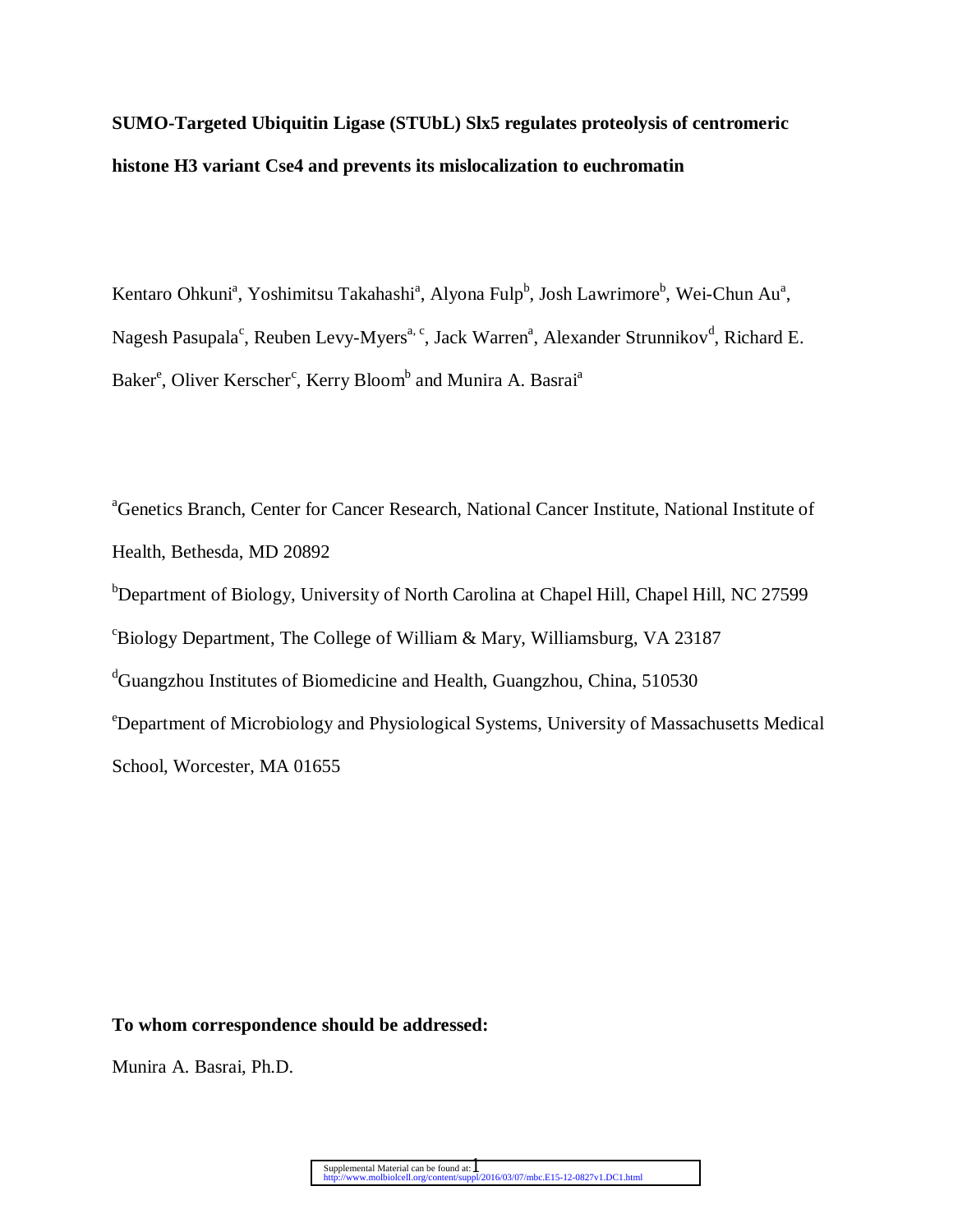Genetics Branch, Center for Cancer Research, National Cancer Institute, National Institute of Health, 41 Medlars Drive, Room B624, Bethesda, MD 20892 Email: basraim@nih.gov

**Running Title:** Slx5 regulates Cse4 proteolysis

**Abbreviations used:** SUMO, small ubiquitin-related modifier; STUbL, SUMO-targeted ubiquitin ligase; CATD, centromere-targeting domain; FACT, facilitates chromatin transcription/transactions; PTM, post-translational modification; CTF, chromosome transmission fidelity; CHX, cycloheximide; FRAP, fluorescence recovery after photobleaching.

**Key Words:** Slx5, Cse4, Psh1, sumoylation, ubiquitination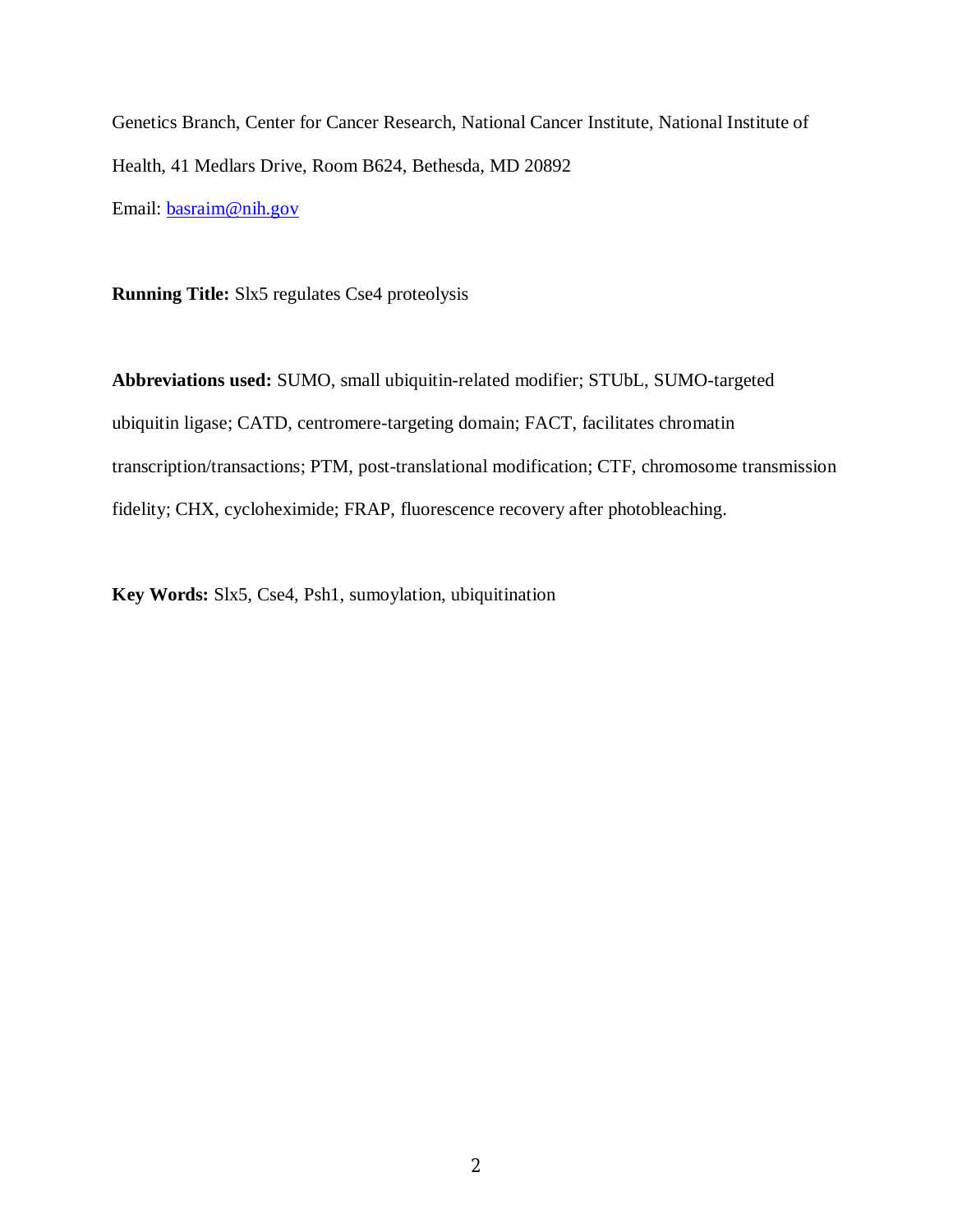#### **Abstract**

Centromeric histone H3, CENP- $A^{Cse4}$ , is essential for faithful chromosome segregation. Stringent regulation of cellular levels of CENP- $A^{Cse4}$  restricts its localization to centromeres. Mislocalization of CENP- $A^{Cse4}$  is associated with aneuploidy in yeast, flies and tumorigenesis in human cells; thus, defining pathways that regulate CENP-A levels is critical for understanding how mislocalization of CENP-A contributes to aneuploidy in human cancers. Previous work in budding yeast has shown that ubiquitination of overexpressed Cse4 by Psh1, an E3 ligase, partially contributes to proteolysis of Cse4. Here, we provide the first evidence that Cse4 is sumoylated by E3 ligases Siz1 and Siz2 *in vivo* and *in vitro.* Ubiquitination of Cse4 by Small Ubiquitin-related Modifier (SUMO)-Targeted Ubiquitin Ligase (STUbL) Slx5 plays a critical role in proteolysis of Cse4 and prevents mislocalization of Cse4 to euchromatin under normal physiological conditions. Accumulation of sumoylated Cse4 species and increased stability of Cse4 in *slx5∆* strains suggest that sumoylation precedes ubiquitin-mediated proteolysis of Cse4. Slx5-mediated Cse4 proteolysis is independent of Psh1 since *slx5∆ psh1∆* strains exhibit higher levels of Cse4 stability and mislocalization compared to either *slx5∆* or *psh1∆* strains. Our results demonstrate a role for Slx5 in ubiquitin-mediated proteolysis of Cse4 to prevent its mislocalization and maintain genome stability.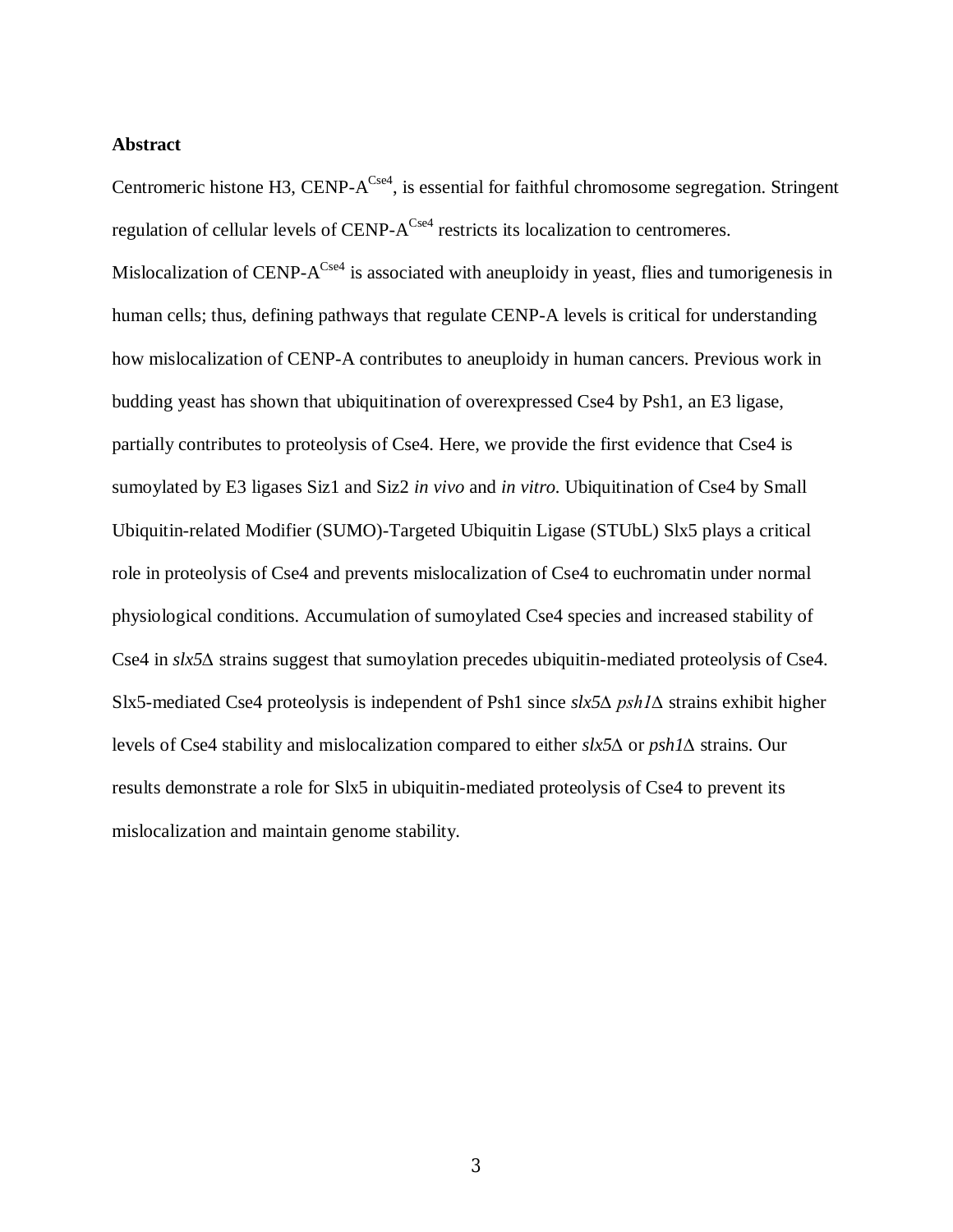#### **Introduction**

Centromeres are specialized chromosomal loci that are essential for faithful chromosome segregation. The kinetochore (centromeric DNA and associated proteins) provides an attachment site for microtubules for segregation of sister chromatids during mitosis. Despite the wide divergence of centromere DNA sequences, kinetochore proteins such as centromeric histone H3 variant are evolutionarily conserved from yeast to humans (Cse4 in *Saccharomyces cerevisiae*, Cnp1 in *Schizosaccharomyces pombe*, CID in *Drosophila*, and CENP-A in mammals) and are essential for chromosome segregation (Kitagawa and Hieter, 2001; Smith, 2002; Biggins, 2013). The function of CENP-A is also evolutionarily conserved as budding yeast Cse4 can rescue a depletion of mammalian CENP-A (Wieland *et al.*, 2004).

Stringent regulation of CENP-A expression is essential for genome stability. Overexpression of CENP-A causes ectopic mislocalization to chromosome arms and promotes aneuploidy in humans, flies, and yeast (Scott and Sullivan, 2014). Overexpression and mislocalization of CENP-A are observed in many cancers and contribute to tumorigenesis in human cells (Tomonaga *et al.*, 2003; Amato *et al.*, 2009; Hu *et al.*, 2010; Li *et al.*, 2011; Wu *et al.*, 2012; Lacoste *et al.*, 2014; Athwal *et al.*, 2015). In flies, mislocalization of CID causes formation of ectopic kinetochores and leads to mitotic delays, anaphase bridges, chromosome fragmentation, aneuploidy and lethality (Heun *et al.*, 2006). In fission yeast, overexpression of Cnp1 leads to indiscriminate deposition of Cnp1 at non-centromeric regions resulting in growth defects and severe chromosome missegregation during mitosis and meiosis (Choi *et al.*, 2012; Castillo *et al.*, 2013; Gonzalez *et al.*, 2014). In budding yeast, mislocalization of Cse4 to euchromatin leads to chromosome segregation defects and the extent of Cse4 mislocalization directly correlates with the level of chromosome loss (Au *et al.*, 2008). Furthermore, various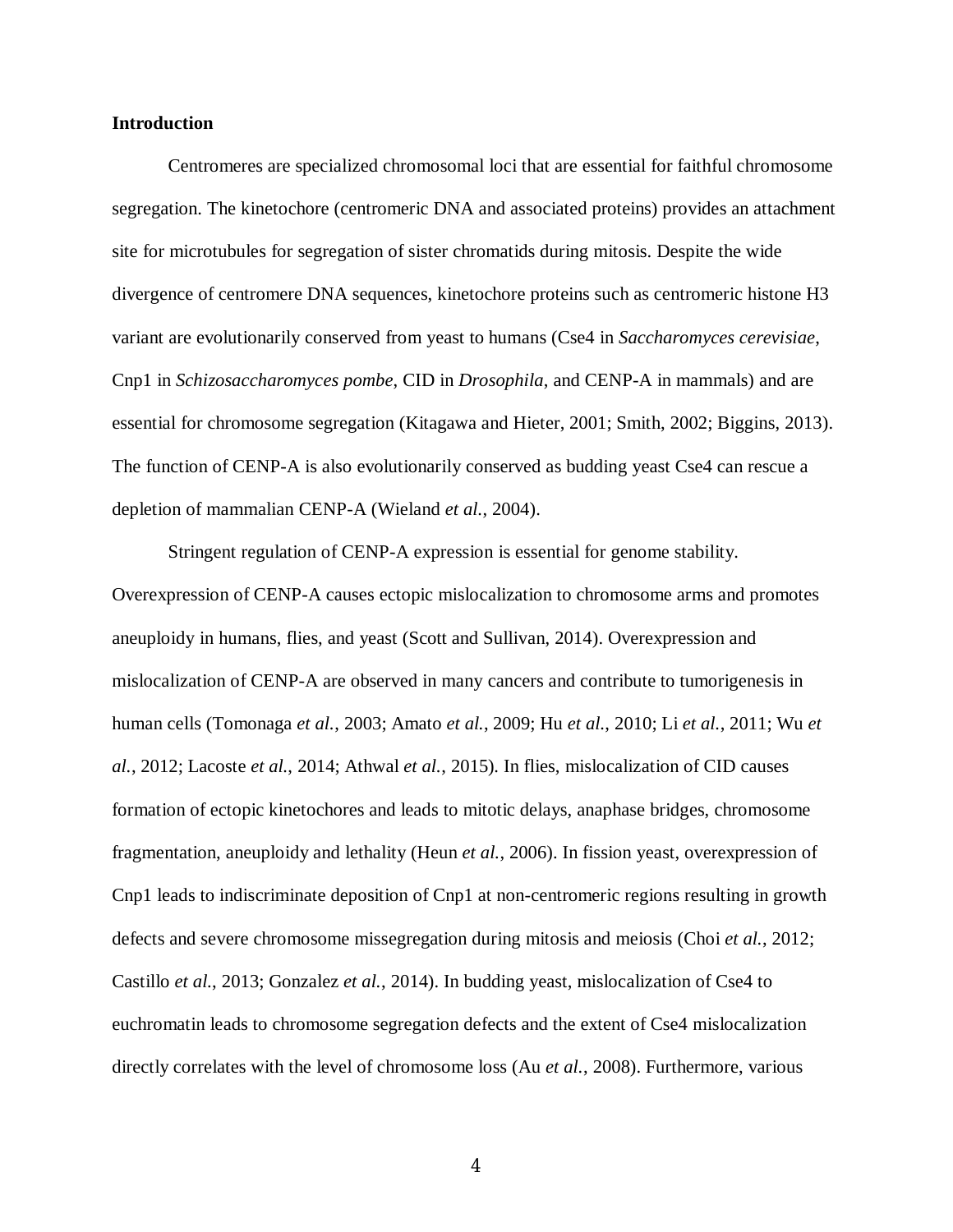pathways involving kinetochore protein Spt4 (Crotti and Basrai, 2004), histone chaperones Cac1 and Hir1 (Sharp *et al.*, 2002; Lopes da Rosa *et al.*, 2011), and chromatin remodeler Snf2 (Gkikopoulos *et al.*, 2011) act to prevent the mislocalization of Cse4.

Protein post-translational modifications (PTMs), such as ubiquitination (Kerscher *et al.*, 2006), are important for regulating steady-state levels and preventing mislocalization. For example, proteolysis of CID prevents its mislocalization to ectopic regions in flies (Heun *et al.*, 2006; Moreno-Moreno *et al.*, 2011). Proteolysis of CENP-A has also been observed in senescent human cells or upon infection with herpes simplex virus 1 (Lomonte *et al.*, 2001; Maehara *et al.*, 2010). In fission yeast, the N-terminus of Cnp1 regulates ubiquitin-mediated proteolysis of Cnp1 and prevents its mislocalization to ectopic loci (Gonzalez *et al.*, 2014). In budding yeast, ubiquitin-mediated proteolysis of Cse4 by E3 ubiquitin ligase Psh1 (Hewawasam *et al.*, 2010; Ranjitkar *et al.*, 2010) and proline isomerase Fpr3 (Ohkuni *et al.*, 2014) regulate cellular levels of Cse4. Both the N-terminus of Cse4 and the centromere-targeting domain (CATD) in the Cterminus of Cse4 (that interacts with Psh1) are required for proteolysis of overexpressed Cse4 (Hewawasam *et al.*, 2010; Ranjitkar *et al.*, 2010; Au *et al.*, 2013). Psh1-mediated proteolysis of Cse4 is also affected by the FACT (facilitates chromatin transcription/transactions) complex (Deyter and Biggins, 2014) and phosphorylation of Psh1 by casein kinase 2 (CK2) (Hewawasam *et al.*, 2014). Given that Cse4 is not completely stabilized in the *psh1*∆ mutant, we hypothesize that additional mechanisms regulate proteolysis of Cse4. Identification of cellular pathways for CENP-A proteolysis is critical for understanding mechanisms that prevent mislocalization of CENP-A and aneuploidy in human cancers.

In addition to ubiquitination, sumoylation is also a critical modifier of chromatin proteins, such as histone H3 (Nathan *et al.*, 2006). Sumoylation affects several biological processes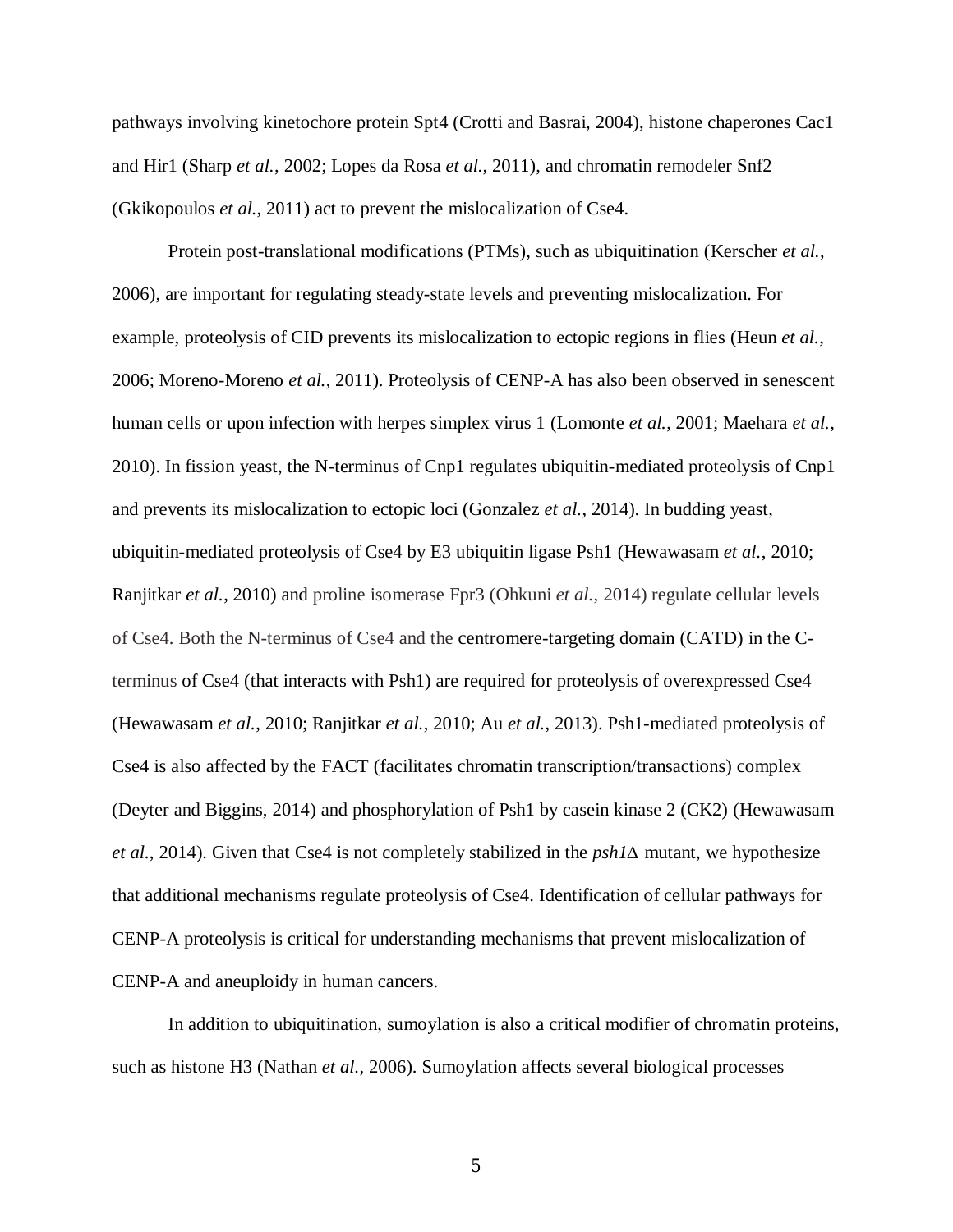including transcription, signal transduction, and genome integrity by regulating protein-protein or protein-DNA interactions or by localization and stability of the interacting proteins (Ulrich, 2009; Gareau and Lima, 2010; Everett *et al.*, 2013; Flotho and Melchior, 2013; Jentsch and Psakhye, 2013). A recent study showed that the interaction of CDC48/p97 with sumoylated CENP-A activates ribosomal RNA genes in *Arabidopsis thaliana* (Merai *et al.*, 2014). However, these studies did not define the sumoylation enzymes or a functional role for sumoylated CENP-A in chromosome segregation. In budding yeast, the covalent attachment of Smt3, a Small Ubiquitin-related Modifier (SUMO), to target lysines requires the activity of E3 SUMO ligases such as Siz1 and Siz2 (Johnson and Gupta, 2001; Takahashi *et al.*, 2001). SUMO-targeted ubiquitin ligases (STUbLs) link SUMO and ubiquitin modification pathways and facilitate proteolysis of the substrate. Slx5 and Slx8, two of at least four STUbLs proteins in *S. cerevisiae*, form a heterodimer to mediate SUMO-targeted degradation of several proteins, including Mot1 and  $\text{MAT}\alpha$  2 (Wang and Prelich, 2009; Xie *et al.*, 2010), nuclear Siz1 during mitosis (Westerbeck *et al.*, 2014), and proteins involved in the DNA damage response and genome maintenance (Cook *et al.*, 2009; Hickey *et al.*, 2012; Garza and Pillus, 2013; Sriramachandran and Dohmen, 2014). Slx5, but not Slx8, has been shown to associate with centromeres, and *slx5*∆ and *slx8*∆ mutants show defects in chromosome segregation (van de Pasch *et al.*, 2013). Depletion of the human homolog of Slx5/8, RNF4, also leads to chromosome segregation errors (van de Pasch *et al.*, 2013), suggesting that the role of Slx5/8 is evolutionarily conserved. The kinetochore substrates targeted and modified by Slx5/8 have not been identified, and therefore the role of STUbL proteins in chromosome segregation and genome stability is not well understood.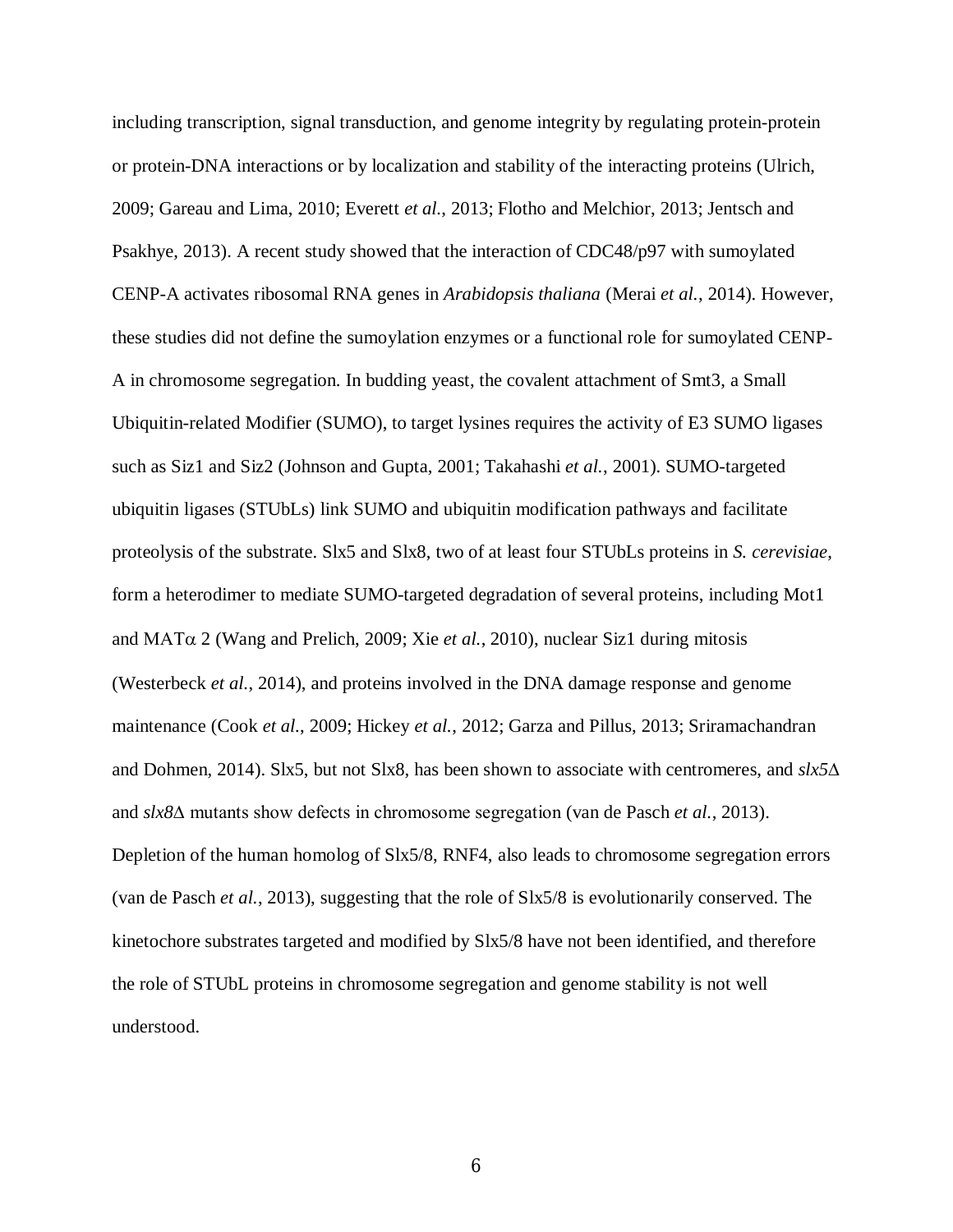Here, we provide evidence that Cse4 is sumoylated by SUMO E3 ligases Siz1 and Siz2 *in vivo* and *in vitro* and that SUMO modification of Cse4 regulates its proteolysis. Slx5 plays a critical role in ubiquitin-mediated proteolysis of Cse4 and prevents mislocalization of Cse4 under normal physiological conditions. Mislocalized Cse4 is highly stable and is not efficiently degraded in *psh1*∆ and *slx5*∆ strains. Our results show that Slx5 regulates ubiquitin-mediated proteolysis of Cse4 to prevent its mislocalization in a Psh1-independent manner.

## **Results**

#### **Cse4 is sumoylated** *in vitro* **and** *in vivo***.**

Protein post-translational modifications (PTMs) such as ubiquitination and sumoylation are important for regulating steady-state levels of cellular proteins (Kerscher *et al.*, 2006; Everett *et al.*, 2013). Although canonical histones are sumoylated (Nathan *et al.*, 2006), there is no evidence for sumoylation of Cse4. Optimization of the biochemical purification of Cse4 allowed us to detect sumoylation of Cse4 *in vivo*. We performed a pull down of 8His-hemagglutinin (HA)-tagged Cse4 using Ni-NTA agarose beads and detected SUMO-modified Cse4 by western blot analysis with an anti-Smt3 antibody (Figure 1A). Protein levels of cse4 16KR, in which all lysine (K) residues are mutated to arginine (R), were greatly increased due to its stabilization, as reported previously (Collins *et al.*, 2004). At least three high molecular weight bands were observed after transient overexpression of 8His-HA-Cse4 in wild-type cells (Figure 1A, long exposure, denoted by arrows). In contrast, these SUMO-modified Cse4 species that are visible on wild-type 8His-HA-Cse4 were not detected with vector alone or 8His-HA-cse4 16KR. These results show that Cse4 is sumoylated *in vivo*.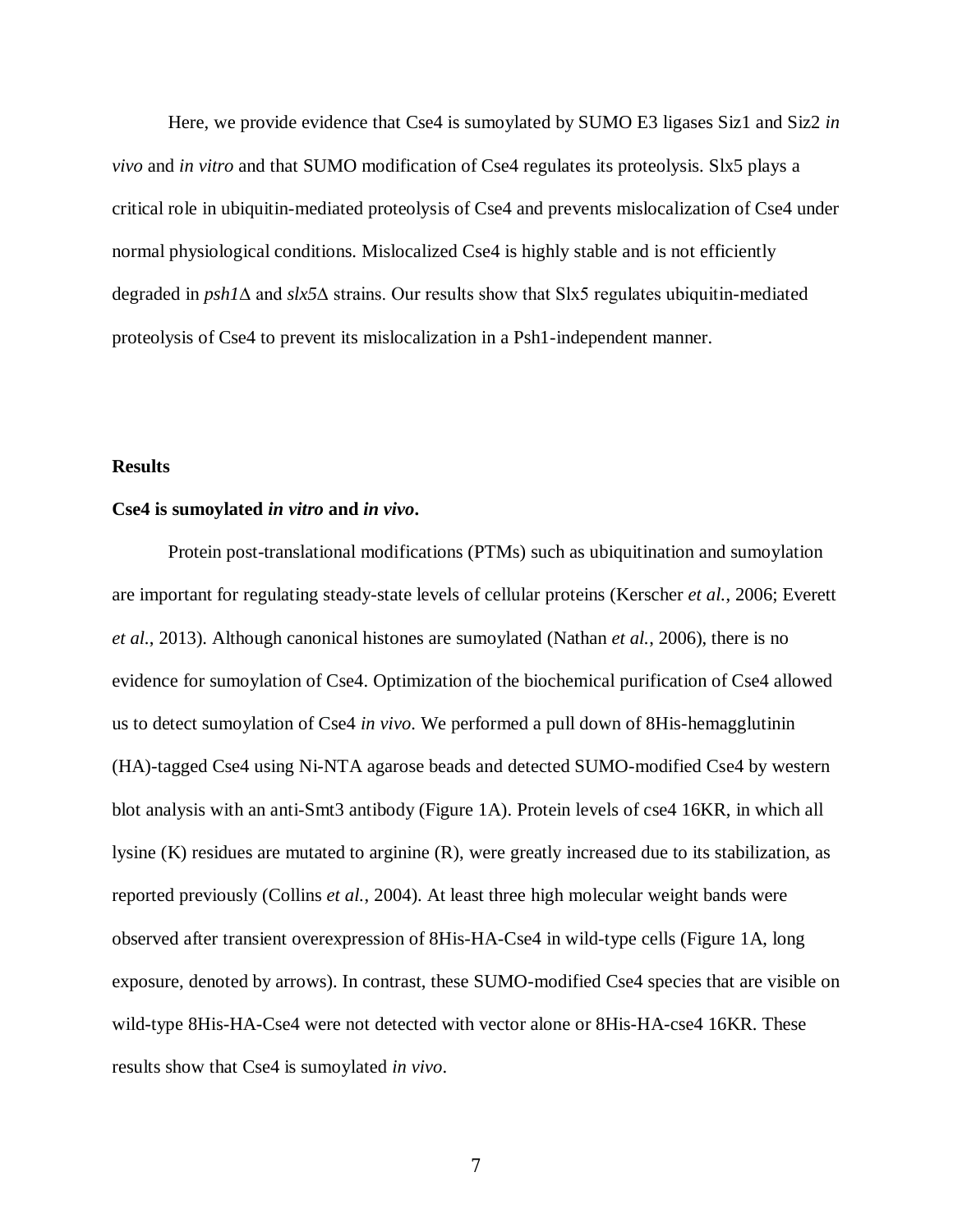To identify the SUMO E3 ligase responsible for Cse4 sumoylation, we tested the role of two functionally redundant SUMO E3 ligases, Siz1 and Siz2, that are responsible for sumoylation of a majority of substrates (Johnson and Gupta, 2001; Takahashi *et al.*, 2001; Johnson, 2004; Montpetit *et al.*, 2006; Reindle *et al.*, 2006) including the kinetochore protein Ndc10 and histones H2B and H4 in *S. cerevisiae* (Montpetit *et al.*, 2006; Nathan *et al.*, 2006). *In vitro* sumoylation assays using purified Cse4 (Supplemental Figure S1) revealed that Siz1 serves as an E3 for Cse4 sumoylation (Figure 1B). We tested a *siz1*∆ *siz2*∆ mutant to determine the role of Siz1 and Siz2 in sumoylation of Cse4 *in vivo* (Figure 1C). We failed to detect SUMOmodified Cse4 species in the *siz1*∆ *siz2*∆ strain when compared to the wild-type strain (Figure 1C, Pull down). The lower levels of input Cse4 in the *siz1∆ siz2∆* strain may be due to their slow growth and/or a defect in transcriptional induction from the *GAL* promoter (Figure 1C, Input); however, SUMO-modified Cse4 species were not detected in the *siz1∆ siz2∆* strain even upon a longer exposure (Figure 1C, long exposure). Our results show that SUMO E3 ligases Siz1 and Siz2 sumoylate Cse4 *in vivo*.

#### **STUbL, Slx5, regulates ubiquitin-mediated proteolysis of Cse4.**

Previous studies have shown that STUbLs link SUMO and ubiquitin modification pathways to facilitate proteolysis of cellular substrates (Garza and Pillus, 2013; Sriramachandran and Dohmen, 2014). Slx5, one of four STUbL proteins (Slx5, Slx8, Uls1, Rad18) in *S. cerevisiae*, forms a complex with Siz1 (Westerbeck *et al.*, 2014) and *slx5*∆ strains exhibit chromosome segregation defects (van de Pasch *et al.*, 2013). Hence, we investigated the role of Slx5 in Cse4 proteolysis. To investigate if Slx5 interacts with Cse4 *in vivo*, we performed a GST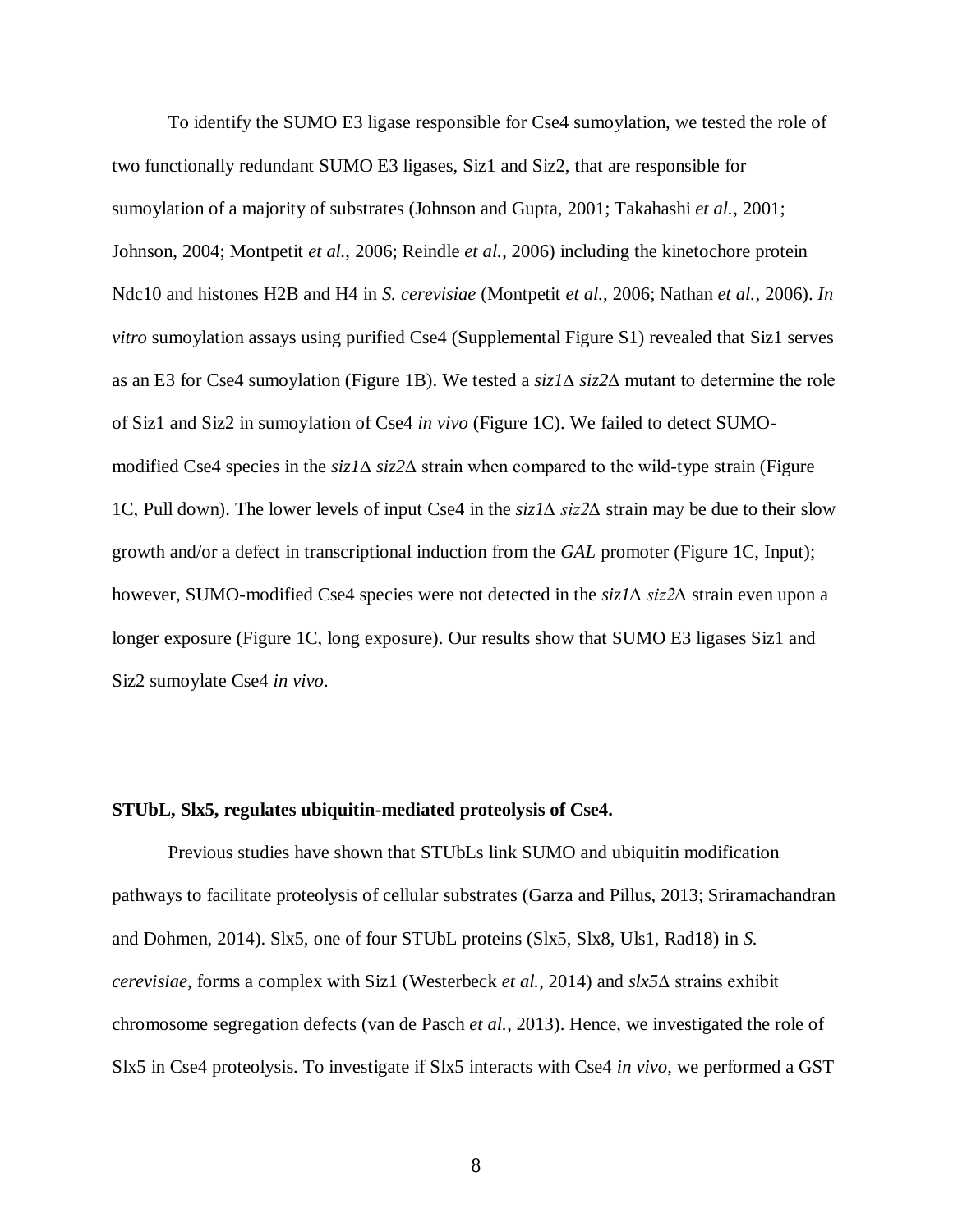pull down assay using a strain expressing glutathione S-transferase (GST)-tagged Slx5 and HAtagged Cse4. Slx5-GST was affinity purified on glutathione sepharose, and copurifying HA-Cse4 was detected by western blot analysis with anti-HA antibody (Figure 2A). Our results show that GST-Slx5 interacts with HA-Cse4 *in vivo*.

To determine if Slx5 ubiquitinates Cse4 *in vivo*, we performed an affinity pull down assay using agarose with tandem ubiquitin-binding entities  $(Ub<sup>+</sup>)$  from a strain expressing HAtagged Cse4 (Figure 2B). Ubiquitinated Cse4 was detected as a laddering pattern in wild-type cells expressing HA-Cse4 but was absent in strains with vector alone. Faster migrating Cse4 species (Figure 2B, denoted by an asterisk) similar in size to those in input lane were observed from both wild-type and *slx5∆* strains. These species were also observed in experiments with wild-type Cse4 and *cse4 16KR* mutant in which all lysines are mutated to arginines (Au *et al.*, 2013; Hewawasam *et al.*, 2014). Since cse4 16KR cannot be ubiquitinated, this faster migrating species represents unmodified Cse4, which likely interacts with ubiquitinated proteins such as canonical histones. The laddering pattern of higher molecular weight forms of Cse4 was greatly reduced in an *slx5*∆ strain (Figure 2B). Quantification of ubiquitinated Cse4 showed a five-fold reduction in high molecular weight forms of Cse4 when normalized to input Cse4 in the *slx5∆* strain (Figure 2C). We next investigated if defects in Cse4 ubiquitination result in increased protein stability *in vivo*. Overexpressed HA-tagged Cse4 was transiently induced from a *GAL* promoter by the addition of galactose, and cells were shifted to glucose medium containing cycloheximide (CHX) to inhibit translation. Western blot analysis with protein extracts from different time points was used to measure levels of Cse4 after CHX treatment (Figure 2D). HA-Cse4 was rapidly degraded in the wild type strain ( $t_{1/2}$  = 39.0 min), yet was stabilized in the *slx5* $\Delta$  strain (t<sub>1/2</sub> = 73.2 min). Consistent with this observation, we detected a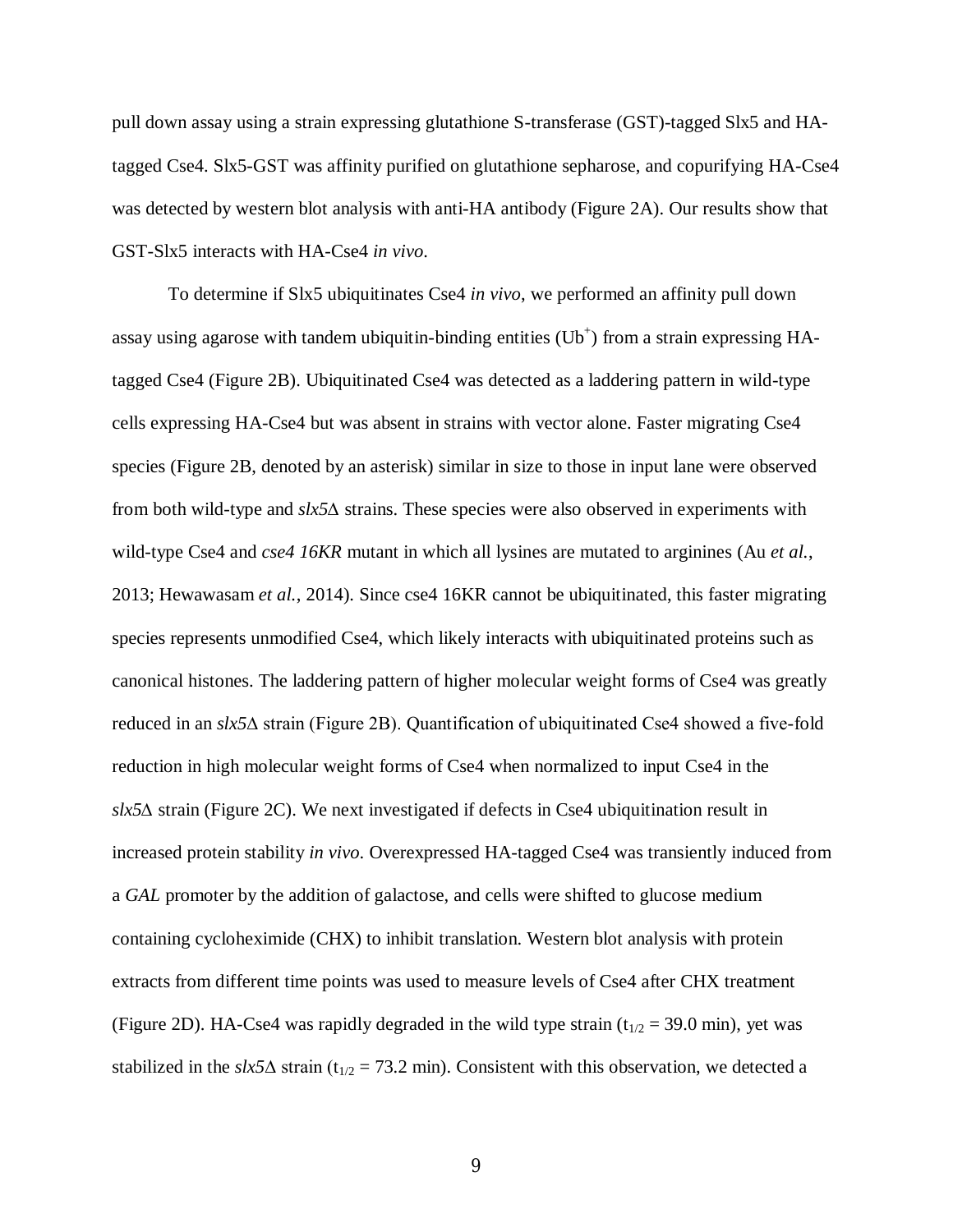similar stabilization of Cse4 in the *siz1*∆ *siz2*∆ strain (t<sub>1/2</sub> = 74.8 min vs. 35.8 min in wild-type, Supplemental Figure S2). Thus, we conclude that Slx5 is required for ubiquitination and proteolysis of Cse4 *in vivo*.

Since *slx5*∆ strains show defects in Cse4 ubiquitination and increased stability of Cse4, we examined if sumoylated Cse4 accumulates in these strains. We first constructed a strain expressing His-Flag-tagged Smt3 (HF-Smt3) and Myc-tagged Cse4. HF-Smt3 was purified from cell extracts using Ni-NTA agarose beads and the level of sumoylated proteins and sumoylated Cse4 was determined using anti-Flag (Smt3) and anti-Myc (Cse4) antibodies, respectively. When Myc-Cse4 was transiently overexpressed, SUMO-modified Cse4 species were barely detectable in the wild-type strain (Figure 2E,  $\alpha$ -Myc). In contrast, the *slx5*∆ strain showed substantial levels of sumoylated Cse4, especially high molecular weight SUMO modified Cse4 (Figure 2E,  $\alpha$ -Myc). Therefore, reduced STUbL activity in *slx5∆* strain contributes to the accumulation of sumoylated Cse4 species, suggesting that Slx5-mediated proteolysis is a downstream consequence of Cse4 sumoylation.

We next examined if higher levels of sumoylated Cse4 species accumulate in the *slx5*∆ strain under normal physiological conditions. Even though sumoylated Cse4 species were detected in wild-type cells when Cse4 is overexpressed (Figure 1A), we failed to detect sumoylated Cse4 species in the wild-type strain when Cse4 is expressed from its own promoter (Figure 2F). The failure to detect sumoylated Cse4 species may be due to low Cse4 expression and/or ongoing proteolysis of sumoylated Cse4. In contrast, higher levels of sumoylated Cse4 species were clearly observed in the *slx5*∆ mutant (Figure 2F, denoted by arrows). A defect in STUbL activity may in part contribute to accumulation of polysumoylated (high molecular weight) Cse4 species in the *slx5∆* strain. Sumoylated Cse4 does not accumulate in strains deleted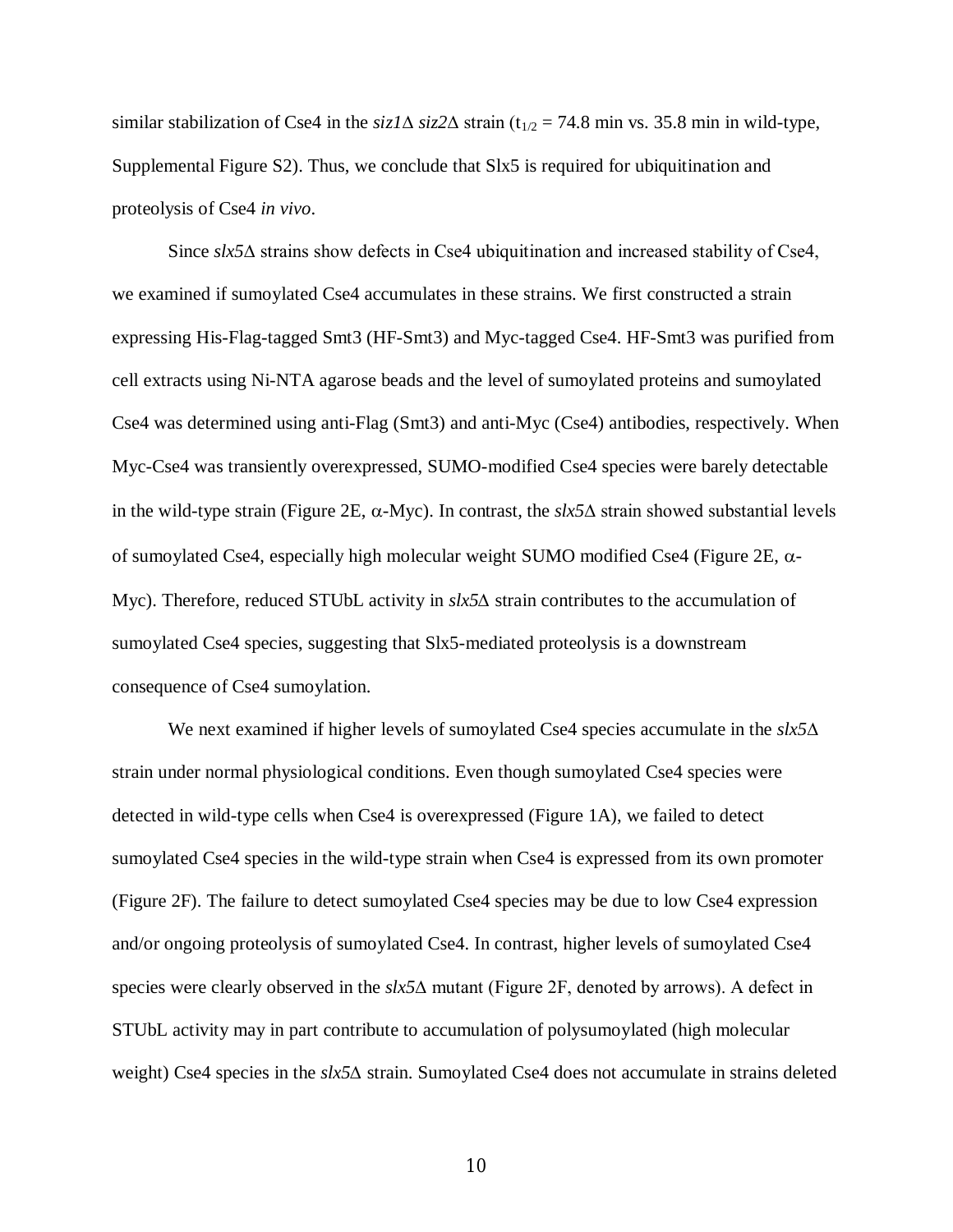for *PSH1*, an E3-ubiquitin ligase targeting Cse4, nor in *SIZ1/SIZ2* deleted strains. These results indicate that lack of STUbL activity in *slx5∆* strains contributes to the accumulation of sumoylated Cse4 species under normal physiological conditions.

#### **Slx5 regulates ubiquitin-mediated proteolysis of Cse4 in a Psh1-independent manner.**

Previous studies have shown that Psh1 interacts with Cse4 and *CSE4* overexpression causes growth inhibition in a *psh1∆* strain (Hewawasam *et al.*, 2010; Ranjitkar *et al.*, 2010). Similar to the growth defect observed for *psh1∆* strains, *slx5∆* and *siz1∆ siz2∆* strains also showed growth inhibition with *GAL-CSE4* on galactose media (Supplemental Figure S3). Given that Slx5 and Psh1 are E3 ligases that ubiquitinate Cse4 and that deletion of *SLX5* results in accumulation of sumoylated Cse4 species, we examined if Slx5-mediated proteolysis of Cse4 is dependent on Psh1. We constructed *psh1*∆ *slx5*∆ strains using standard yeast mating and sporulation. The *psh1*∆ *slx5*∆ strains do not exhibit growth defects at 30°C, but exhibit a slow growth phenotype at low ( $22^{\circ}$ C,  $25^{\circ}$ C) and high ( $37^{\circ}$ C) temperatures, compared to each single mutant (Supplemental Figure S4A). The *psh1*∆ *slx5*∆ strains also exhibit sensitivity to growth on benomyl (microtubule depolymerizing agent) containing plates. Furthermore, *psh1*∆ *slx5*∆ strains exhibit defects in segregation of a reporter chromosome in a colony color assay to measure chromosome transmission fidelity (CTF) (Supplemental Figure S4B).

We next analyzed the stability of Cse4 after transient overexpression of HA-Cse4 in wild-type, *psh1*∆, *slx5*∆, and *psh1*∆ *slx5*∆ strains (Figure 3A). As expected, deletion of *PSH1* or *SLX5* moderately stabilized HA-Cse4 protein levels. In contrast, the double deletion mutant, *psh1*∆ *slx5*∆, showed a dramatic increase in HA-Cse4 protein stability. The half-life of HA-Cse4 in *psh1*∆ *slx5*∆ (t<sub>1/2</sub> = 138.6 min) is twice that of *psh1*∆ (t<sub>1/2</sub> = 77.0 min) or *slx5*∆ (t<sub>1/2</sub> = 69.3 min)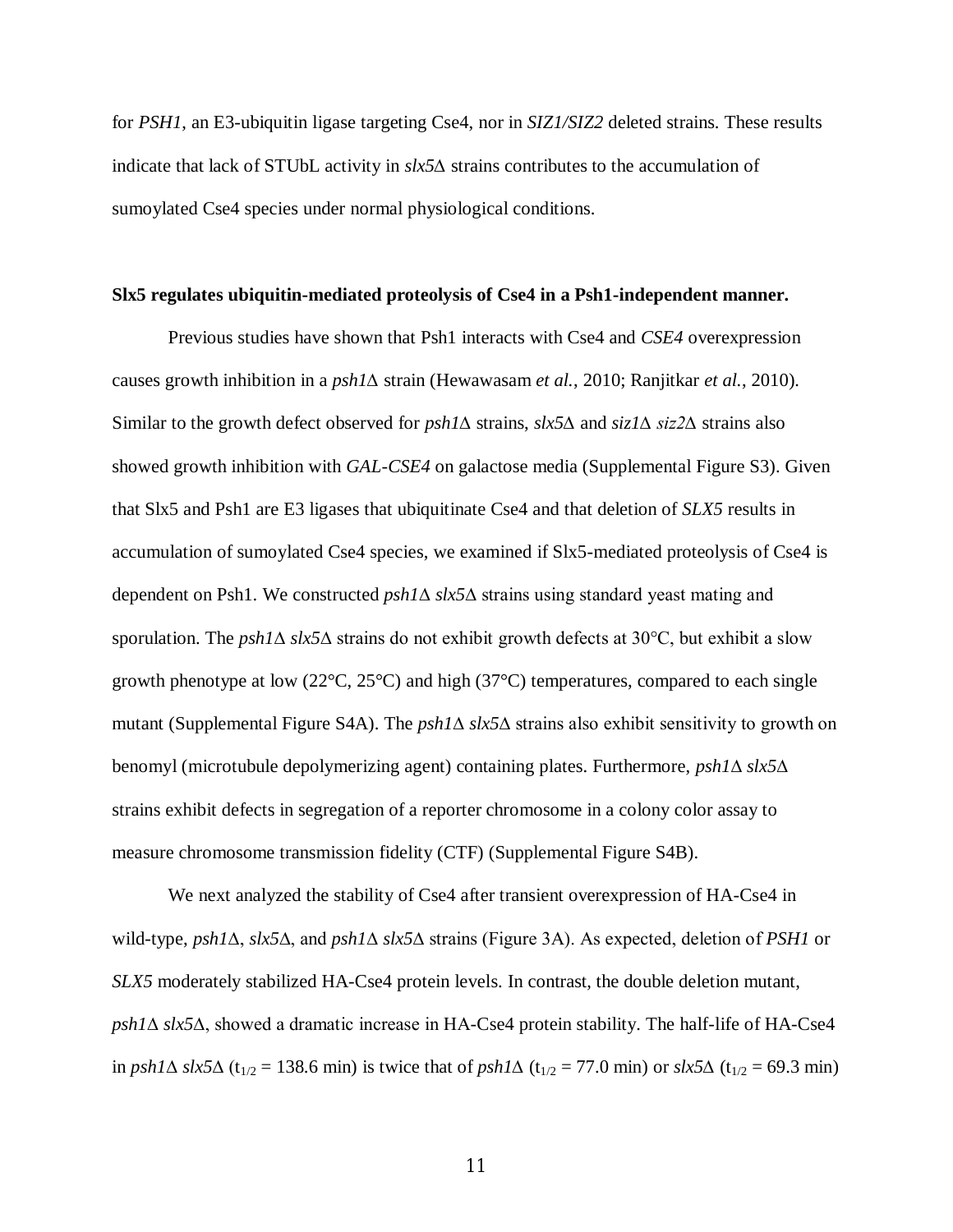strains (Figure 3B). We next analyzed Cse4 stability in strains expressing HA-Cse4 from its own promoter. Protein stability assays showed that Cse4 is rapidly degraded in wild type cells  $(t_{1/2} =$ 34.7 min), modestly stable in  $psh1\Delta$  (t<sub>1/2</sub> = 46.2 min) and  $slx5\Delta$  (t<sub>1/2</sub> = 53.3 min) single mutants, and highly stable in  $psh1\Delta$  *slx5* $\Delta$  strain (t<sub>1/2</sub> = 77.0 min) (Figure 3C and 3D). We conclude that Slx5 regulates ubiquitin-mediated proteolysis of Cse4 independently of Psh1.

#### **Slx5 prevents mislocalization of Cse4 in a Psh1-independent manner.**

We investigated the physiological consequence of defects in STUbL activity by analyzing Cse4 localization in strains expressing Cse4 from its endogenous promoter. Subcellular fractionation and chromosome spreads were used to examine if Cse4 was mislocalized in the *slx5*∆ strain. These approaches were previously used to show that defects in ubiquitin-mediated proteolysis of Cse4 in a *psh1∆* strain led to the enrichment of Cse4 in chromatin and mislocalization to euchromatin when Cse4 was overexpressed (Hewawasam *et al.*, 2010; Ranjitkar *et al.*, 2010; Deyter and Biggins, 2014). Subcellular fractionation of whole cell lysates was performed with *psh1*∆, *slx5*∆, and *psh1*∆ *slx5*∆ strains. Cse4 was barely detectable in the chromatin fraction in a wild-type strain, as its localization is restricted to centromeres (Figure 4A). In contrast, Cse4 was enriched in chromatin in *psh1*∆ and *slx5*∆ strains and this enrichment was further enhanced in *psh1*∆ *slx5*∆ strains. Similar results were observed for chromatin enrichment of Cse4 transiently overexpressed from a *GAL* promoter in *psh1*∆ and *slx5*∆ strains with maximum enrichment in the *psh1*∆ *slx5*∆ strain (Supplemental Figure S5). These results suggest that Slx5 regulates localization of Cse4 independently of Psh1.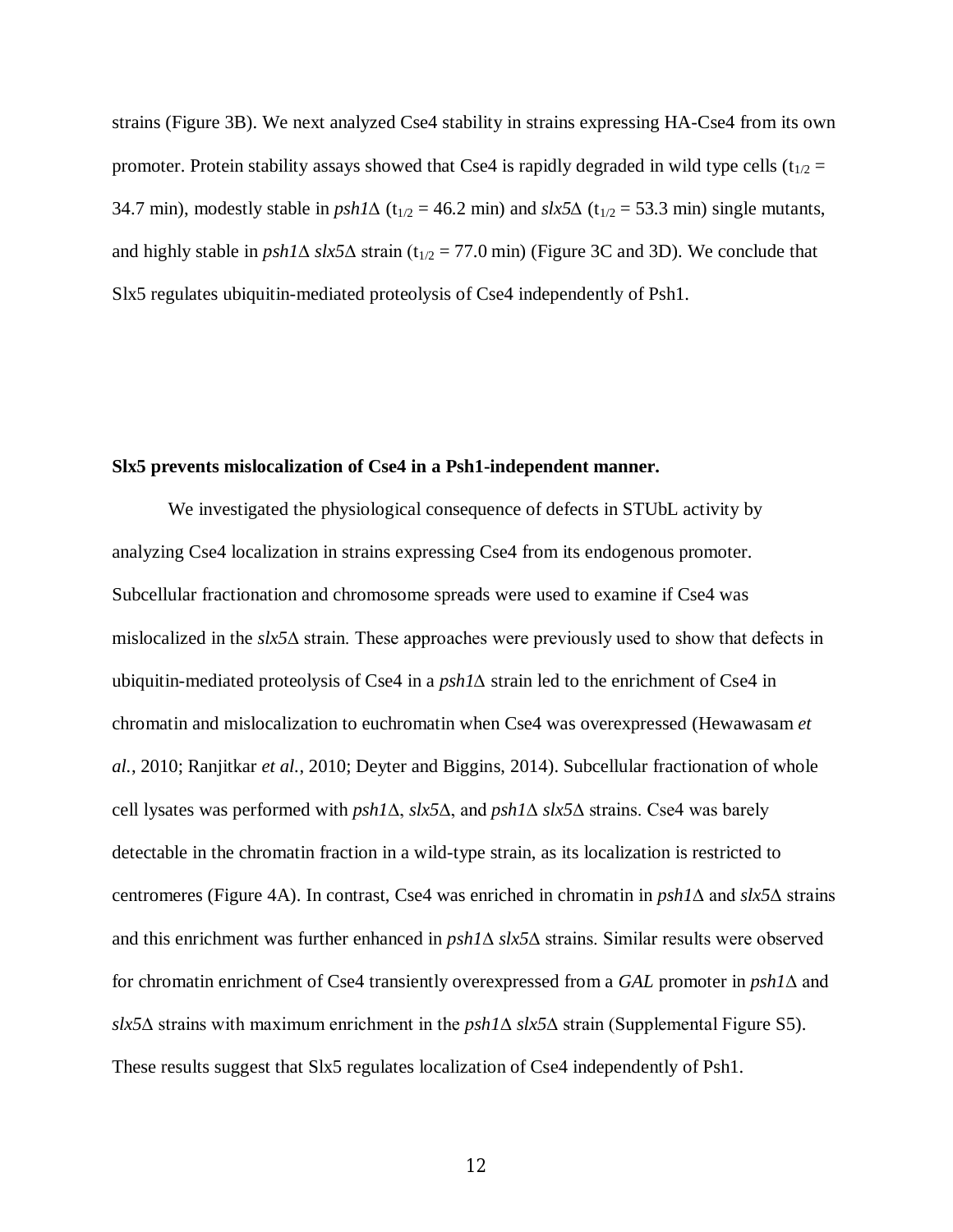We next used chromosome spreads, a technique that removes soluble material to visualize localization of chromatin-bound Cse4 in wild-type, *psh1*∆, *slx5*∆, and *psh1*∆ *slx5*∆ strains expressing Cse4 from own promoter (Figure 4B). In wild-type cells, Cse4 foci were restricted to one or two dots, which correspond to kinetochore clusters. In contrast, diffused or multiple foci of Cse4 that overlapped with the DAPI-stained nucleus were observed in *psh1*∆ and *slx5*∆ strains and this was further exacerbated in *psh1*∆ *slx5*∆ cells (Figure 4B and 4C). Based on these results, we conclude that Slx5 and Psh1 prevent mislocalization of Cse4 under normal physiological conditions, and that Slx5 regulates localization of Cse4 in a Psh1-independent manner.

# **Fluorescence recovery after photobleaching (FRAP) analysis shows mislocalized Cse4 is highly stable in** *psh1***∆ and** *slx5***∆ strains.**

To determine if the euchromatic pool of mislocalized Cse4 observed in chromosome spreads of *slx5∆* and *psh1∆* strains is stably incorporated, we performed FRAP in both mutants. In wild-type strains, Cse4-GFP signal is restricted to the cluster of 16 kinetochores proximal to the spindle pole body, and Cse4 incorporated into kinetochores does not recover after photobleaching (Pearson *et al.*, 2004). In addition to the kinetochore signal (Foci), the nuclei of *slx5∆* and *psh1∆* strains show a diffuse fluorescence emanating from non-centromeric regions (Haze), consistent with the increased levels of Cse4 in chromatin fractions (Figure 4A) and mislocalization to euchromatin (Figure 4B). Similar to wild-type cells, the centromere Cse4-GFP foci in both *slx5*Δ and *psh1*Δ cells did not exhibit recovery after photobleaching (Figure 5A and 5B). We next examined FRAP of the Cse4-GFP haze in *slx5*Δ and *psh1∆* strains. For *psh1∆* strains, we imaged Cse4-GFP haze every 30 seconds post-bleach (Figure 5B and 5D); however,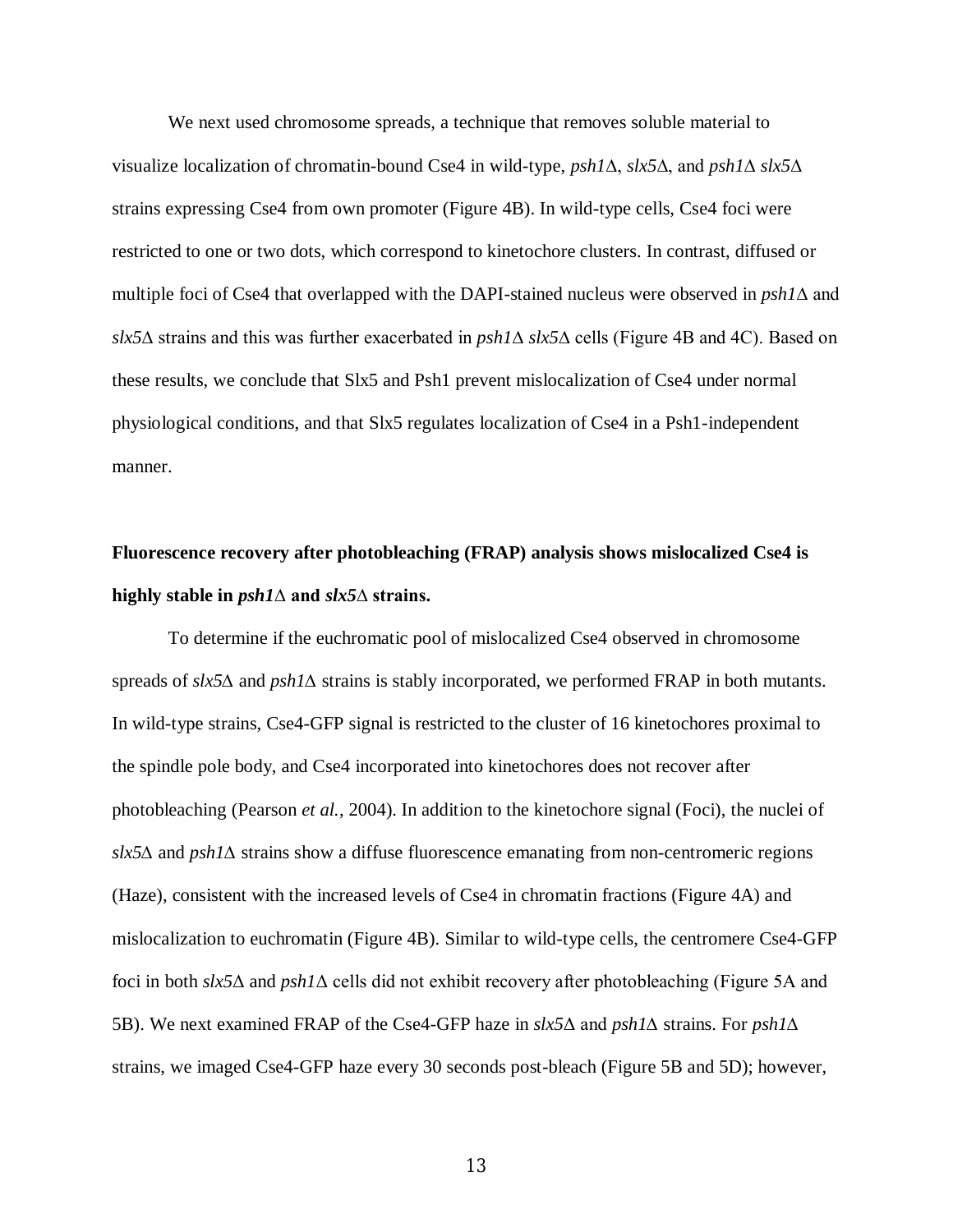since the Cse4-GFP haze was dimmer in *slx5*∆, we used only two Z-series (immediately postbleach, and 5 minutes post-bleach) after laser bleaching to minimize photobleaching from imaging (Figure 5A and 5C). Similar to the centromere Cse4-GFP foci, the Cse4-GFP haze did not exhibit recovery after photobleaching in either *slx5*Δ or *psh1*Δ cells (Figure 5C and 5D). We conclude that the ectopically localized Cse4 present in *slx5*Δ and *psh1*Δ cells, once deposited, is stable.

## **Discussion**

In this study, we have shown that sumoylation and ubiquitination of Cse4 regulate its proteolysis and prevent its mislocalization. We provide the first evidence for sumoylation of Cse4, by SUMO E3 ligases Siz1 and Siz2 *in vivo* and *in vitro*, and define a role for Slx5 in ubiquitin-mediated proteolysis of Cse4. Slx5-mediated proteolysis of Cse4 is independent of Psh1 and Cse4 is mislocalized to euchromatin in both *psh1*∆ and *slx5*∆ strains under normal physiological conditions. Consistent with these results, Cse4 is highly enriched in the chromatin fraction and stably incorporated into euchromatin in *psh1*∆ and *slx5*∆ strains. Taken together, our results support a role for Slx5 in ubiquitination of sumoylated Cse4 to regulate its proteolysis and localization.

Several lines of evidence support the role of Slx5 in proteolysis of Cse4. Overexpression of *CSE4* results in growth inhibition in *slx5∆* and *siz1∆ siz2∆* strains, similar to *psh1∆* strain (Hewawasam *et al.*, 2010; Ranjitkar *et al.*, 2010; Au *et al.*, 2013). Second, defects in Cse4 ubiquitination observed in *slx5∆* strains correlate with an increased half-life of Cse4 in these strains. Higher stability of Cse4 is also observed in an *slx8∆* strain (data not shown), suggesting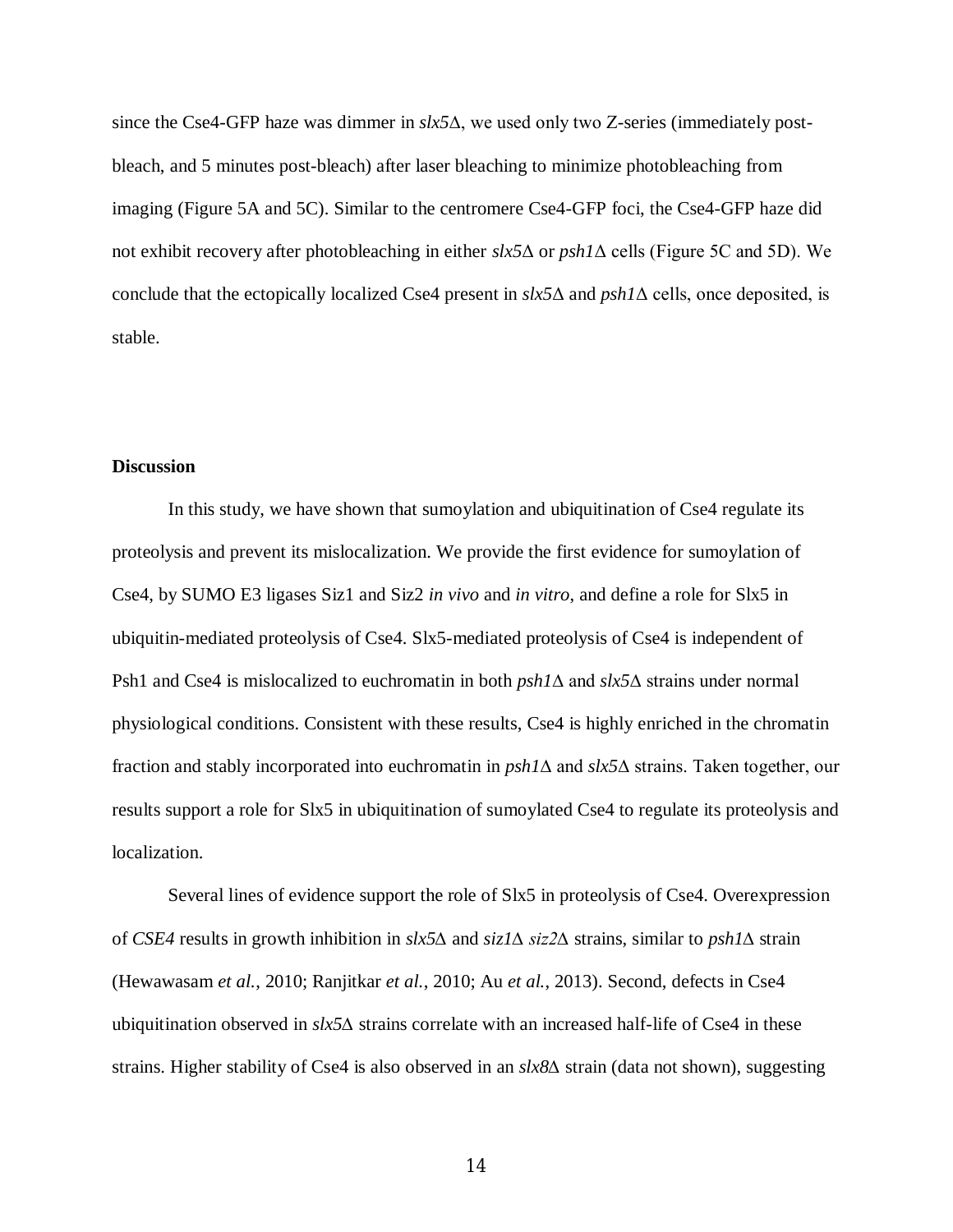that the heterodimeric Slx5/8 STUbL complex is important for Cse4 proteolysis. Third, deletion of *SLX5* leads to accumulation of higher molecular weight species of sumoylated Cse4. Similar results for higher levels of sumoylated Mot1, a regulator of TATA-binding protein and defects in proteolysis, have been observed previously when *SLX5* and/or *SLX8* are deleted (Wang and Prelich, 2009). Accumulation of sumoylated Cse4 species and increased stability of Cse4 in the *slx5∆* strain suggests that sumoylation precedes ubiquitin-mediated proteolysis of Cse4. These phenotypes are not limited to cases where Cse4 is overexpressed (e.g., using the *GAL* promoter), higher levels of sumoylated Cse4 and increased stability of Cse4 are also observed under physiological conditions when Cse4 is expressed from its own promoter.

 The increased stability of Cse4 in the *psh1*∆ *slx5*∆ double mutant, compared to either the *slx5∆* or *psh1∆* single mutant, shows that Slx5-mediated proteolysis of Cse4 is independent of Psh1 under normal physiological conditions. The residual proteolysis of Cse4 observed in *psh1*∆ *slx5*∆ strains suggests that additional pathways/regulators that have yet to be identified also mediate Cse4 proteolysis. This is perhaps not surprising given that degradation of excess of histone H3 is also regulated by at least five E3 ubiquitin ligases (Singh *et al.*, 2012). Additionally, non-ubiquitin mediated pathways partially contribute to Cse4 proteolysis because mutant cse4 16KR in which all lysines are changed to arginine is still degraded (Collins *et al.*, 2004; Au *et al.*, 2013).

Endogenously expressed Cse4 is enriched in chromatin fractions and mislocalized to euchromatin in *slx5*∆ and *psh1*∆ strains, and these phenotypes are further exacerbated in the *slx5*∆ *psh1*∆ double mutant. Previous studies have only examined Cse4 turnover in the context of the kinetochore, where it is stably incorporated into chromatin (Pearson *et al.*, 2004). Though the signal is low, the increased levels of non-centromeric Cse4 present in *slx5∆* and *psh1*∆ strains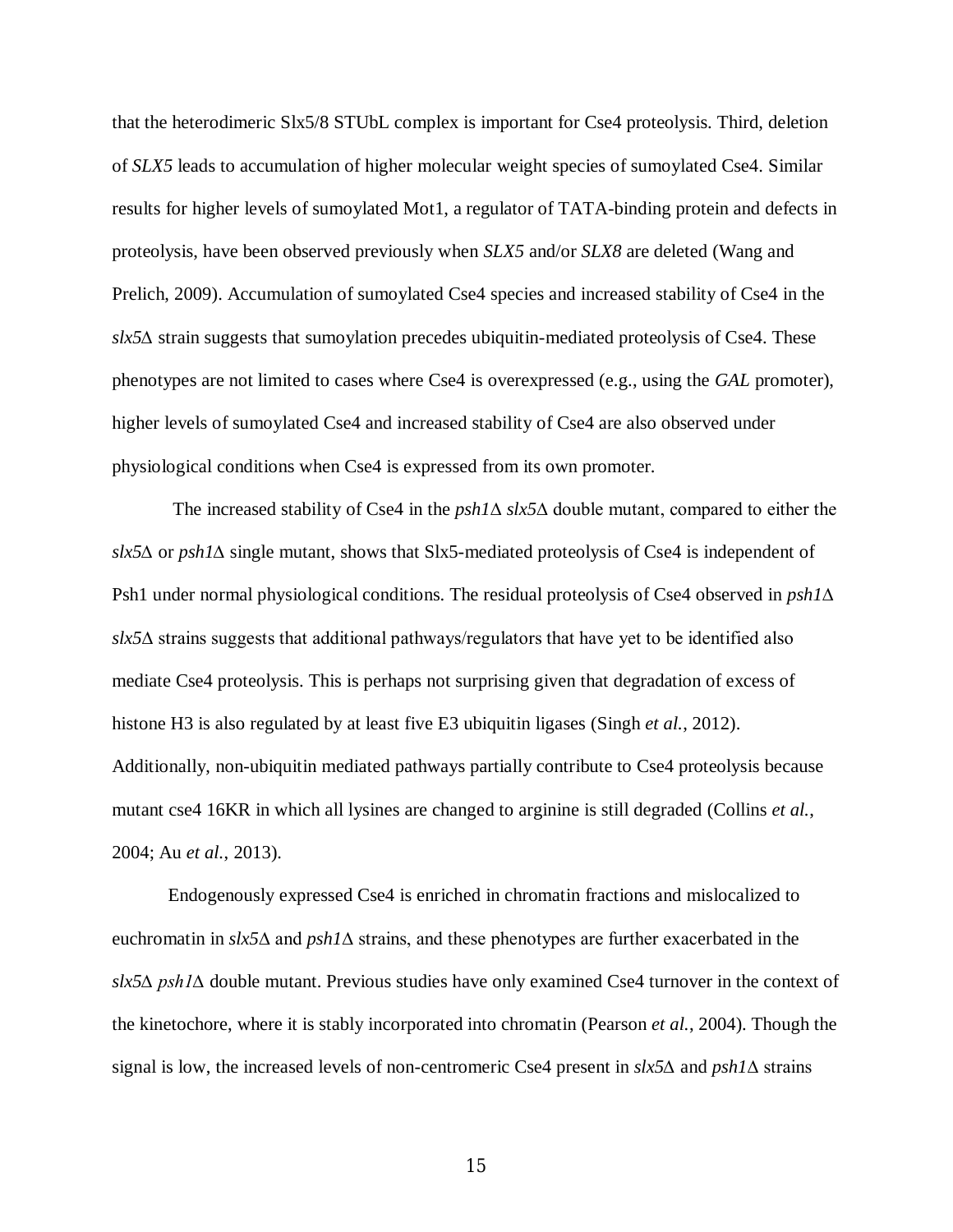(the "haze") enable analysis by FRAP. The apparent stability of mislocalized Cse4 observed by FRAP suggests that ectopically localized Cse4 is stably incorporated in the euchromatin; however, it is also possible that the ectopic Cse4-containing nucleosomes are dynamic, in equilibrium with (non-fluorescently tagged) H3 in the nucleus (Verdaasdonk *et al.*, 2012). The latter explanation would require that the exchange mechanism utilizes a different Cse4/H3 pool than that under which the Cse4 was initially misincorporated.

We propose a model (Figure 6) in which sumoylation and ubiquitination regulate Cse4 proteolysis to prevent its stable incorporation into euchromatin. At least two independent pathways regulate Cse4 proteolysis. One of these pathways is dependent on the interaction of Psh1 with Cse4, which is potentiated by the nucleosome-destabilizing activity of the FACT complex. This suggests that Psh1 is primarily responsible for removing nucleosomal Cse4 at non-centromeric chromatin, even though the interaction of Psh1 and soluble Cse4 is also reduced in the absence of FACT (Deyter and Biggins, 2014). The second pathway, identified here, requires sumoylation of Cse4 by Siz1/Siz2 and subsequent ubiquitination of Cse4 by Slx5 to regulate cellular levels of Cse4 and prevent its mislocalization to euchromatin. While we do not yet know if the Siz1/2-Slx5 pathway acts on soluble Cse4 or chromatin-bound Cse4, together the two pathways act to regulate cellular levels of Cse4 and prevent its mislocalization to euchromatin. Given that mislocalization of Cse4 leads to chromosome segregation defects, it is not surprising that cells utilize multiple ubiquitination pathways for proteolysis of high levels of Cse4.

Unlike Psh1, Slx5/8 are evolutionarily conserved, and depletion of the human STUbL ortholog, RNF4, results in defects in chromosome segregation (van de Pasch *et al.*, 2013). Similar to Slx5, it is possible that RNF4 also regulates the localization of CENP-A and that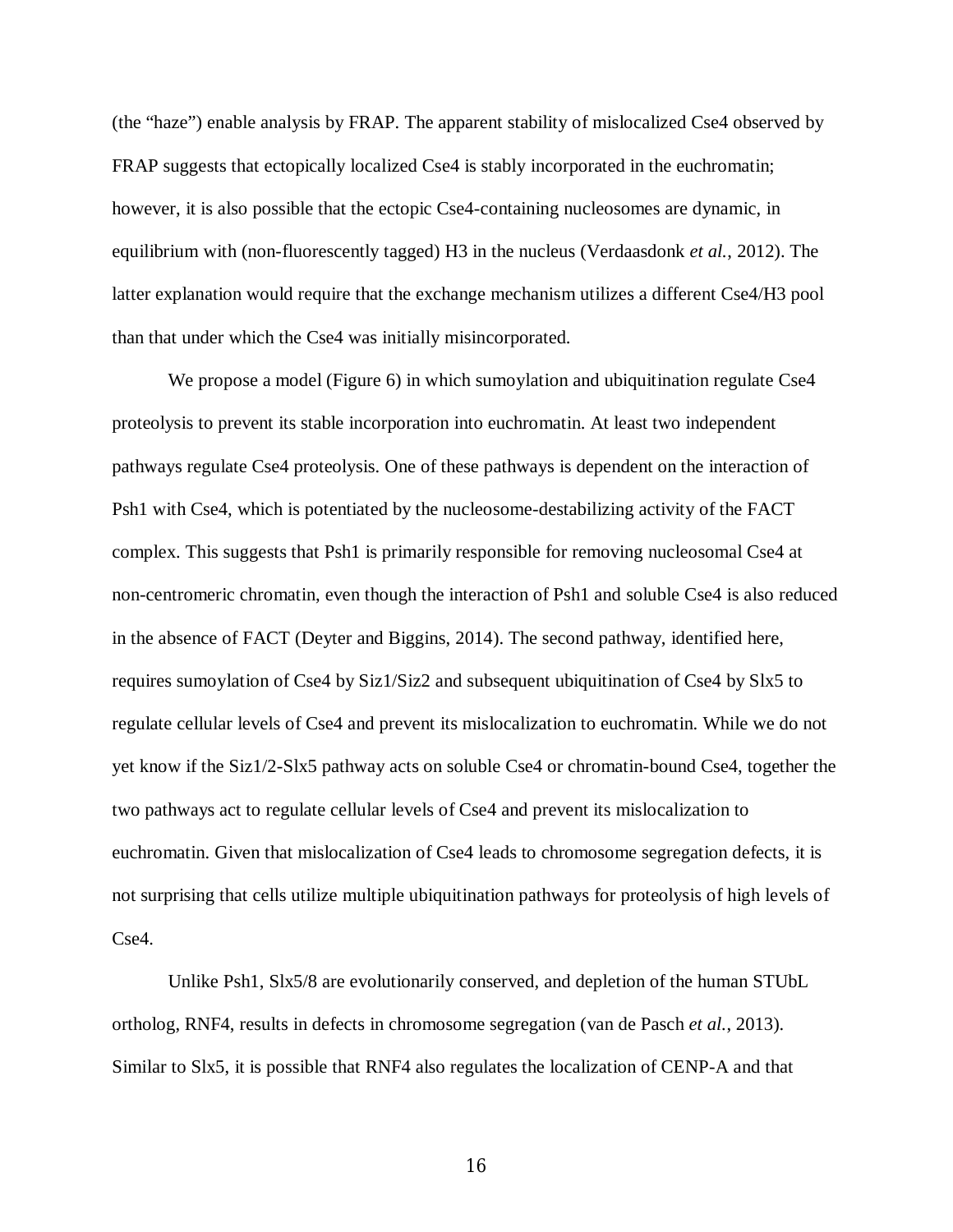defects in this pathway lead to chromosome missegregation. Previous studies have shown that mislocalization of centromeric histone H3 variants Cse4, Cnp1 and CID contribute to chromosome segregation defects in flies and budding/fission yeast (Heun *et al.*, 2006; Au *et al.*, 2008; Gonzalez *et al.*, 2014). Thus, we propose that the mislocalization of CENP-A contributes to chromosome segregation defects in *slx5∆* and RNF4-depleted cells. These studies are important, as we do not fully understand how overexpression and mislocalization of CENP-A observed in many cancers contribute to tumorigenesis. Our studies on the role of STUbL's in ubiquitin-mediated proteolysis of Cse4 provide mechanistic insights into pathways that prevent mislocalization of CENP-A and aneuploidy in human cancers.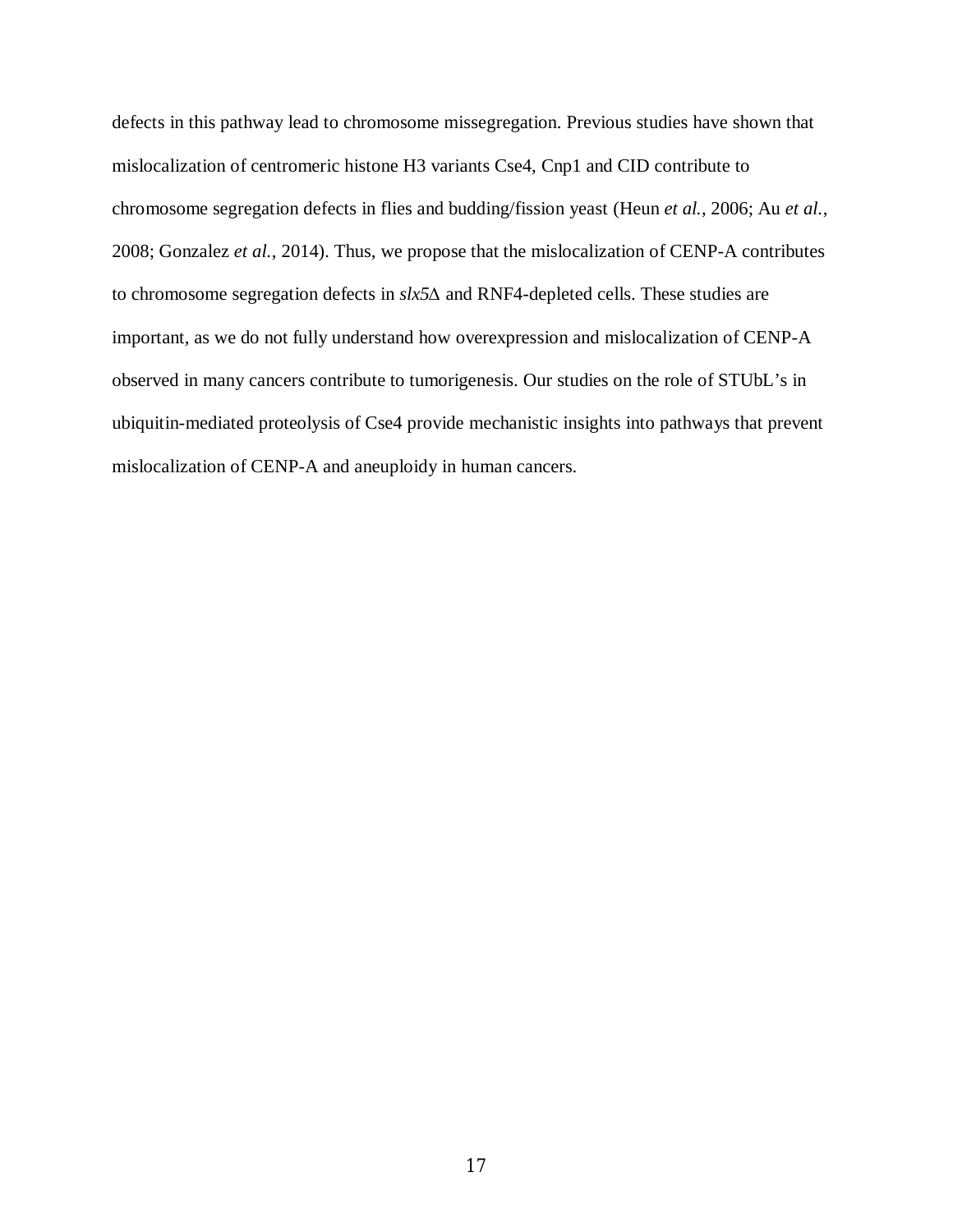#### **Materials and Methods**

#### **Yeast strains and plasmids**

Supplemental Table S1 and S2 describe the genotype of yeast strains and plasmids used for this study, respectively.

#### **Sumoylation assay** *in vivo* **and** *in vitro*

*In vivo* sumoylation was assayed in crude yeast extracts using Ni-NTA agarose beads to pull down His-HA-tagged Cse4 or His-Flag tagged Smt3 (HF-Smt3) under denaturing condition, as described previously (Ohkuni *et al.*, 2015). *In vitro* sumoylation assays were carried out as described previously (Takahashi *et al.*, 2003). Briefly, the components of the conjugation reaction: Smt3gg, GST–Uba2, GST–Aos1, Ubc9, and Siz1–Δ440 proteins were expressed and purified from *E. coli* and then used in the reaction mixture containing Cse4 as a substrate. Cse4 was produced in *E. coli* and purified by Sephacryl-S200 chromatography as described (Luger *et al.*, 1997). Substrate (Cse4), E1 (GST-Uba2, GST-Aos1), E2 (Ubc9), SUMO (Smt3gg) were incubated in a total volume 20 µl for 60 min in the presence of 10 mM ATP, 50 mM Tris-HCl (pH 8.0), 5 mM MgCl<sub>2</sub>, and 2 mM dithiothreitol at  $37^{\circ}$ C. Reaction was stopped by adding 2x Laemmli buffer.

#### **Protein stability and Ubiquitin pull down assays**

Protein stability assay was performed as described previously (Ohkuni *et al.*, 2014) with some modifications. Cells were grown to logarithmic phase of growth in a 2% raffinose synthetic complete medium at 25°C. Galactose was added to the media to a final concentration of 2% to induce Cse4 expression from the *GAL* promoter for 2 hrs at 25°C. Cycloheximide (CHX) and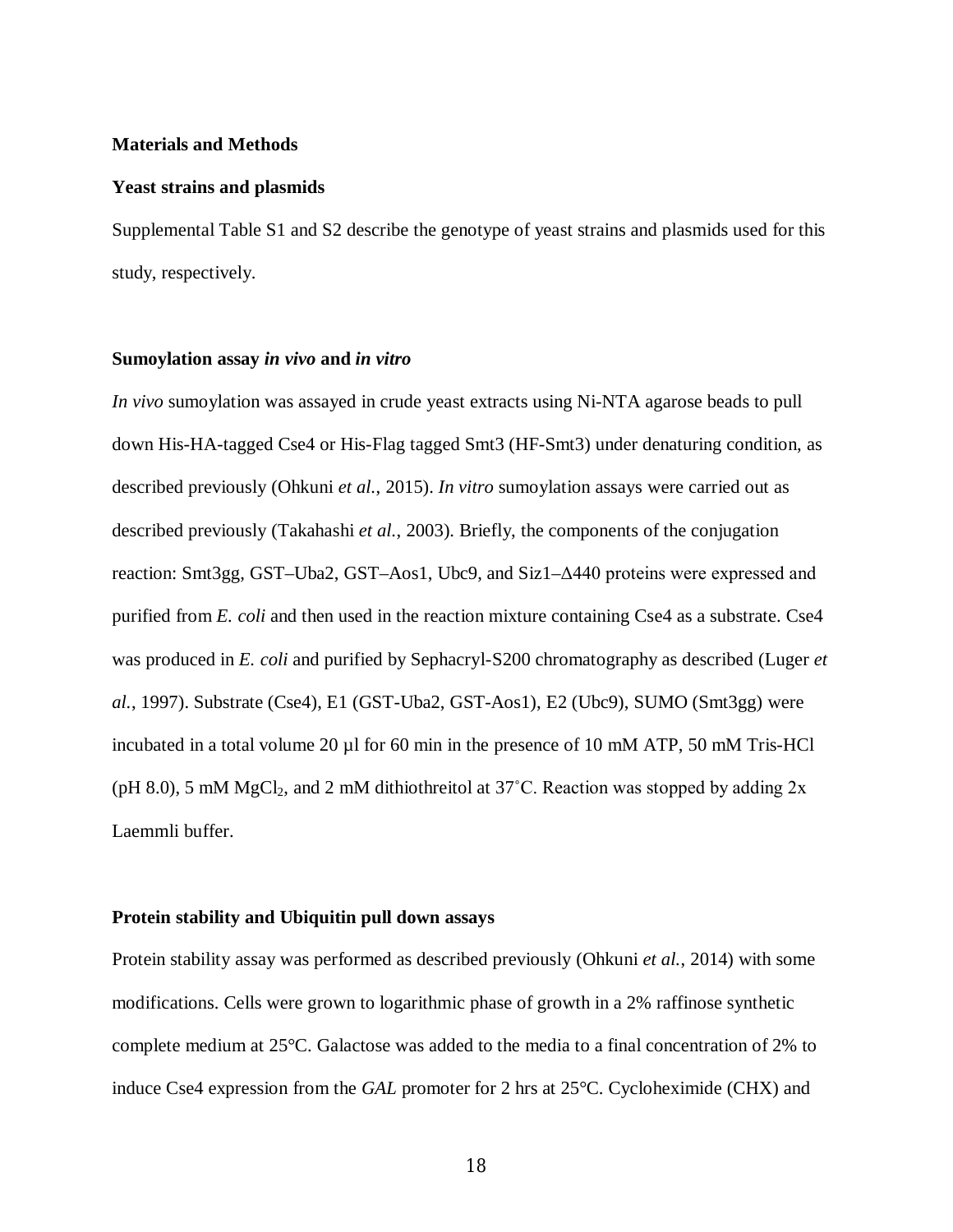glucose were then added to final concentrations of 10  $\mu$ g/ml and 2%, respectively. Samples were taken at the indicated time points and levels of Cse4 were quantified by western blot analysis. Protein levels at each time point were quantified using Gene Tools software (version 3.8.8.0) from SynGene. Ubiquitin-pull down assays were performed by inducing HA-tagged Cse4 from a *GAL* promoter by the addition of galactose (2%) for 2 hrs, as described previously (Au *et al.*, 2013).

### **GST pull down assay**

The *ubc4∆ ubc6∆* (YOK 2501) strain was transformed with *pGAL-GST-SLX5* (BOK 629, Open Biosystems Yeast GST Collection YSC4515202484078), *pGAL-3HA-CSE4* (pMB 1515), or both *pGAL-GST-SLX5* and *pGAL-3HA-CSE4*. Transformants were grown in appropriate selective media with proline as nitrogen source and 2% sucrose to logarithmic phase, then 2% galactose and 0.003% SDS were added to the cultures and incubation continued for another 6 hours. 75 µM MG132 was added half an hour before harvesting the cells. 200 OD units of yeast cells were assayed as described previously (Westerbeck *et al.*, 2014). Whole-cell extracts (2 OD) and pulldown (20 OD) were analyzed by western blot analysis.

#### **Subcellular fractionation and chromosome spreads**

Subcellular fractionation to assay chromatin enrichment of Cse4 was performed as described previously (Au *et al.*, 2008). Cells were grown to logarithmic phase of growth in YPD (1% yeast extract, 2% bactopeptone, 2% glucose) at 25°C. Chromosome spreads were performed as described previously (Collins *et al.*, 2004; Crotti and Basrai, 2004) with some modifications. 16B12 Mouse anti-HA antibody (Covance, Babco; MMS-101P) was used as primary antibody at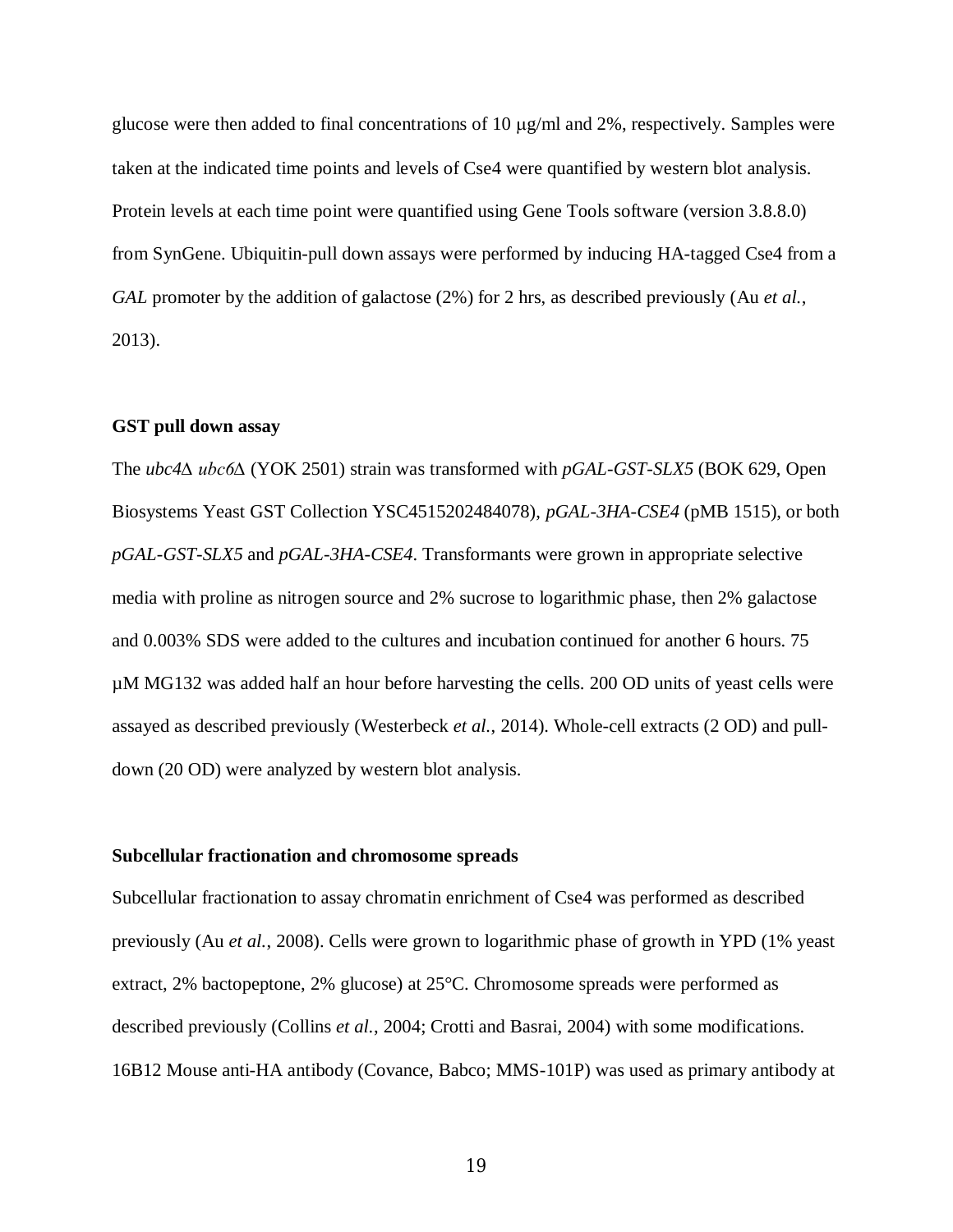1:2500 dilution. Cy3 conjugated Goat anti mouse (Jackson ImmunoResearch Laboratories, Inc., 115165003) was used as secondary antibody at 1:5000 dilution. Cells were visualized by DAPI staining (1 µg/ml in PBS) mounted in antifade mountant (Molecular Probes, P36935). Cells were observed under an Axioskop 2 (Zeiss) fluorescence microscope equipped with a Plan-APOCHROMAT 100X (Zeiss) oil immersion lens. Image acquisition and processing were performed with the IP Lab version 3.9.9 r3 software (Scanalytics, Inc.).

#### **Antibodies**

Antibodies for experiments were as follows: Rabbit polyclonal anti-Cse4 (gift from Alexander Strunnikov), anti-Tub2 antibodies (Basrai laboratory), anti-HA (12CA5, Roche), anti-HA (ab9110, Abcam), anti-myc (A-14, Santa Cruz Biotechnology, Inc.), anti-GST (ab6613, Abcam), anti-Smt3 (y-84, Santa Cruz Biotechnology, Inc.), and anti-H3 (ab1791, Abcam). Anti-Cse4 was used at a dilution of 1:1,000, anti-HA was used at a dilution from 1:1,000 to 1:10,000, anti-Tub2 and anti-Smt3 were used at 1:3,000, anti-GST and anti-H3 were used at 1:5,000.

## **Fluorescent recovery after photobleaching**

Strains YMB9430 (Cse4-GFP, *psh1*Δ) and YMB9429 (Cse4-GFP, *slx5*Δ) were grown in YPD to mid logarithmic growth phase prior to imaging. Both YMB9430 and YMB9429 were grown at 24 $^{\circ}$  C, but YMB9429 was shifted to 37 $^{\circ}$  C 6 hours prior to imaging. Cells were imaged using a Nikon Eclipse Ti wide-field inverted microscope with a 100x Apo TIRF 1.49 NA objective (Nikon, Melville, New York, USA) and Andor Clara CCD camera (Andor, South Windsor, Connecticut, USA) using Nikon NIS Elements imaging software (Nikon, Melville, New York, USA). Photobleaching was performed with a Sapphire 488-50 CDRH laser (Coherent, Santa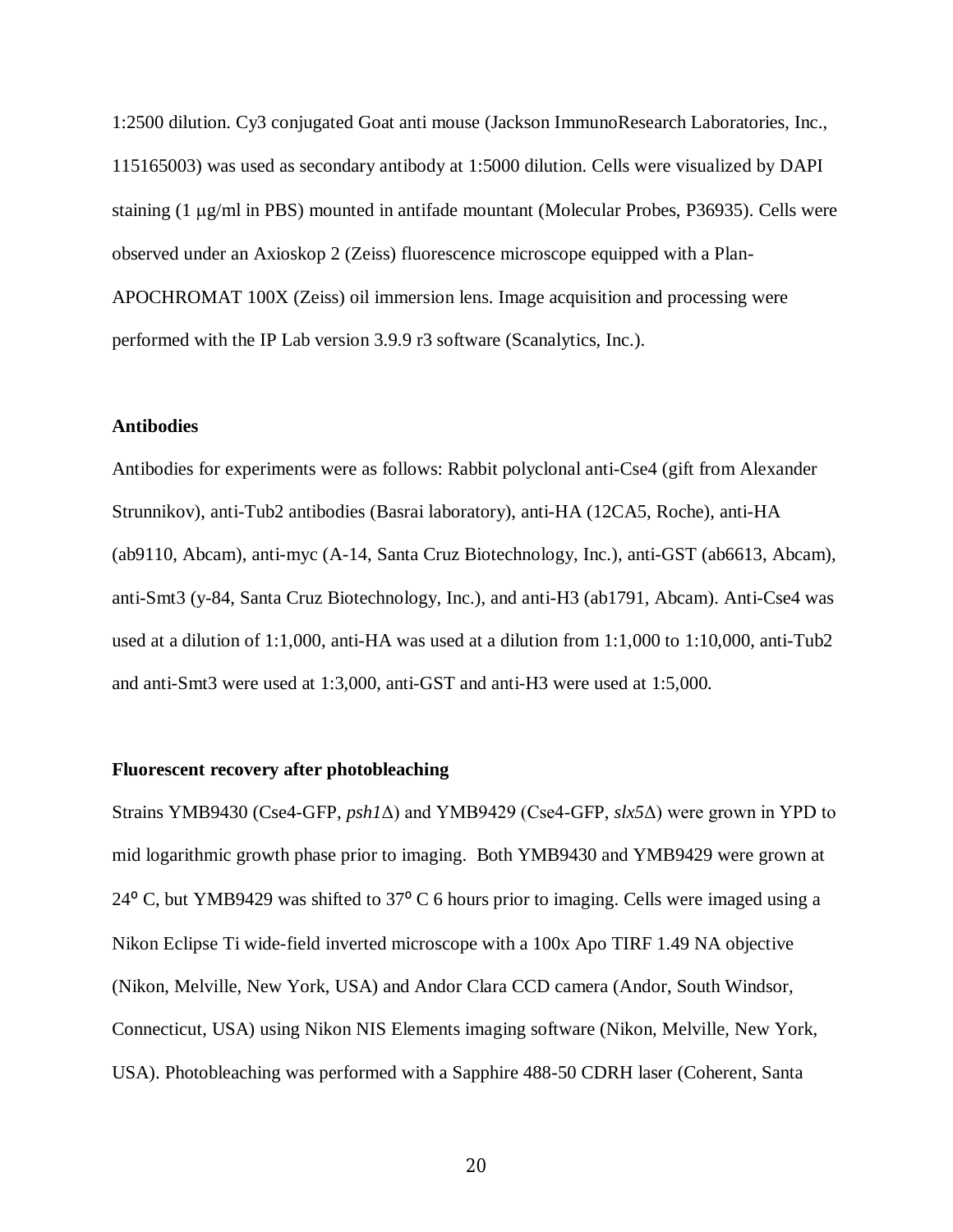Clara, CA, USA). A 7-step Z-series with 200 nm step size with 600 ms exposure time was taken prior to a 300 ms exposure from the laser. Immediately after the laser exposure, a 5 minute timelapse with 30 second intervals with the same settings as the first Z-series was initiated. The Z-series were compiled into single images using maximum projection, and the integrated intensity of the bleached area was measured using MetaMorph 7.7 imaging software (Molecular Devices, Sunnyvale, CA, USA). The integrated intensity of the bleached area had the integrated intensity of the cell background subtracted at each timepoint and photobleaching was corrected for by determining the average bleaching rate of a nearby Cse4-GFP signal and adding back the average signal loss per Z-series. Photobleaching and background subtraction was performed using Excel (Microsoft, Redmond, WA, USA).

#### **Chromosome transmission fidelity (CTF)**

The CTF assay was performed as described previously (Spencer *et al.*, 1990; Ohkuni *et al.*, 2008). Strains were plated on synthetic medium with limiting adenine and incubated at 25°C for 4 days. Loss of the reporter chromosome results in red sectors in an otherwise a white colony. Colonies that are at least half red indicate loss of the reporter chromosome in the first cell division.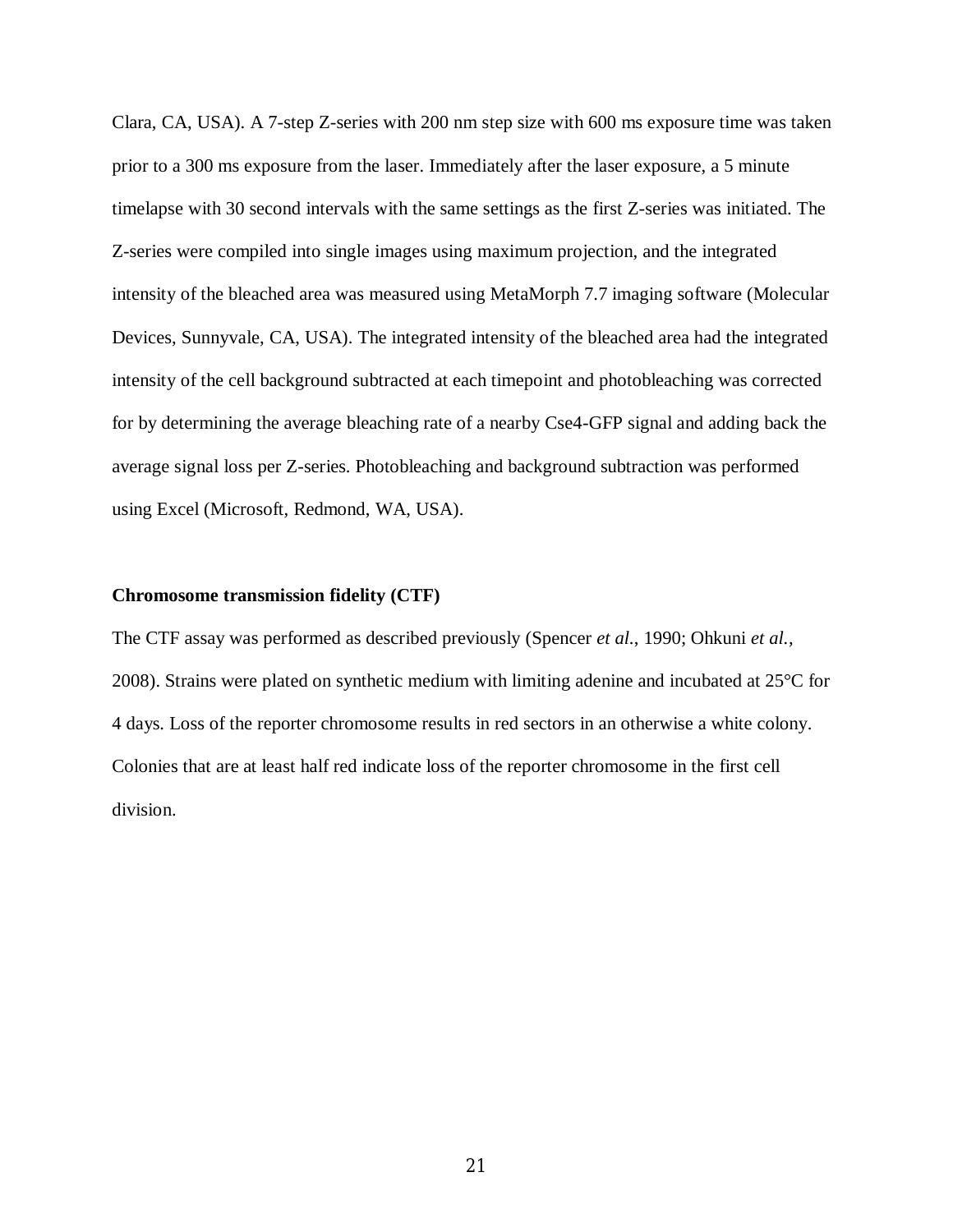## **Acknowledgments**

We would like to thank members of the Basrai laboratory for helpful discussions and comments on the manuscript. We gratefully acknowledge Charlie Boone, Frank Holstege, and Sue Biggins for reagents and advise, Tatiana Karpova (Fluorescent Imaging Facility in NCI) for assistance with cell biology experiments, Kathy McKinnon (Vaccine Branch FACS Core in NCI) for assistance with FACS, Anita Corbett, Ian Cheeseman, Michael Lichten, Tom Misteli and Peter Kaiser for comments on the manuscript. The National Institutes of Health Intramural Research Program to M. Basrai, NSF grant MBC #1051970 to O. Kerscher, and National Institutes of Health R37 Grant GM32238 to K. Bloom supported this work.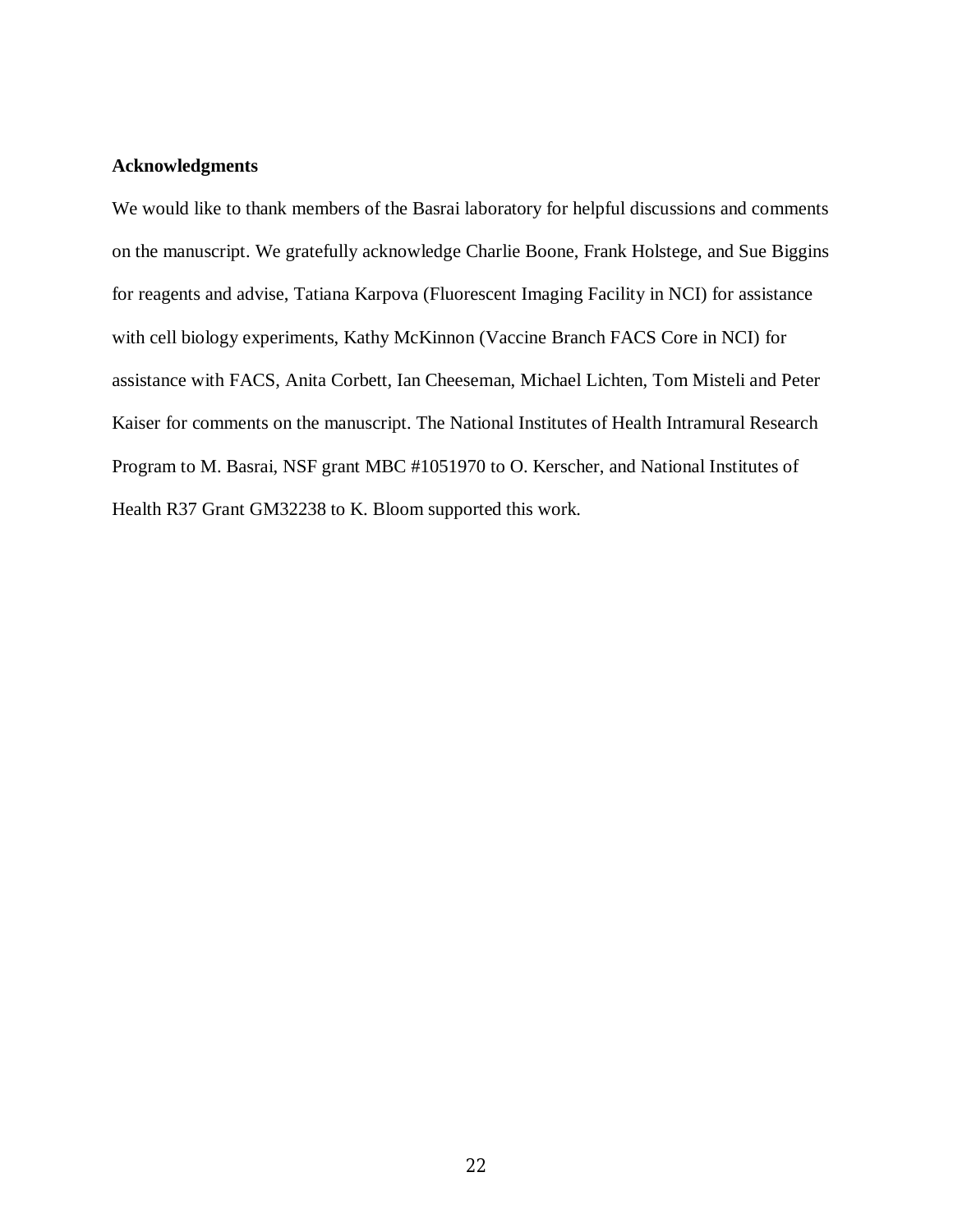## **References**

Amato, A., Schillaci, T., Lentini, L., and Di Leonardo, A. (2009). CENPA overexpression promotes genome instability in pRb-depleted human cells. Mol Cancer *8*, 119.

Athwal, R.K., Walkiewicz, M.P., Baek, S., Fu, S., Bui, M., Camps, J., Ried, T., Sung, M.H., and Dalal, Y. (2015). CENP-A nucleosomes localize to transcription factor hotspots and subtelomeric sites in human cancer cells. Epigenetics Chromatin *8*, 2.

Au, W.C., Crisp, M.J., DeLuca, S.Z., Rando, O.J., and Basrai, M.A. (2008). Altered dosage and mislocalization of histone H3 and Cse4p lead to chromosome loss in *Saccharomyces cerevisiae*. Genetics *179*, 263-275.

Au, W.C., Dawson, A.R., Rawson, D.W., Taylor, S.B., Baker, R.E., and Basrai, M.A. (2013). A novel role of the N terminus of budding yeast histone H3 variant Cse4 in ubiquitin-mediated proteolysis. Genetics *194*, 513-518.

Biggins, S. (2013). The composition, functions, and regulation of the budding yeast kinetochore. Genetics *194*, 817-846.

Castillo, A.G., Pidoux, A.L., Catania, S., Durand-Dubief, M., Choi, E.S., Hamilton, G., Ekwall, K., and Allshire, R.C. (2013). Telomeric repeats facilitate CENP-A(Cnp1) incorporation via telomere binding proteins. PLoS One *8*, e69673.

Choi, E.S., Stralfors, A., Catania, S., Castillo, A.G., Svensson, J.P., Pidoux, A.L., Ekwall, K., and Allshire, R.C. (2012). Factors that promote H3 chromatin integrity during transcription prevent promiscuous deposition of CENP-A(Cnp1) in fission yeast. PLoS Genet *8*, e1002985. Collins, K.A., Furuyama, S., and Biggins, S. (2004). Proteolysis contributes to the exclusive centromere localization of the yeast Cse4/CENP-A histone H3 variant. Curr Biol *14*, 1968-1972. Cook, C.E., Hochstrasser, M., and Kerscher, O. (2009). The SUMO-targeted ubiquitin ligase subunit Slx5 resides in nuclear foci and at sites of DNA breaks. Cell Cycle *8*, 1080-1089. Crotti, L.B., and Basrai, M.A. (2004). Functional roles for evolutionarily conserved Spt4p at centromeres and heterochromatin in *Saccharomyces cerevisiae*. EMBO J *23*, 1804-1814. Deyter, G.M., and Biggins, S. (2014). The FACT complex interacts with the E3 ubiquitin ligase

Psh1 to prevent ectopic localization of CENP-A. Genes Dev *28*, 1815-1826. Everett, R.D., Boutell, C., and Hale, B.G. (2013). Interplay between viruses and host sumoylation pathways. Nat Rev Microbiol *11*, 400-411.

Flotho, A., and Melchior, F. (2013). Sumoylation: a regulatory protein modification in health and disease. Annu Rev Biochem *82*, 357-385.

Gareau, J.R., and Lima, C.D. (2010). The SUMO pathway: emerging mechanisms that shape specificity, conjugation and recognition. Nat Rev Mol Cell Biol *11*, 861-871.

Garza, R., and Pillus, L. (2013). STUbLs in chromatin and genome stability. Biopolymers *99*, 146-154.

Gkikopoulos, T., Singh, V., Tsui, K., Awad, S., Renshaw, M.J., Scholfield, P., Barton, G.J., Nislow, C., Tanaka, T.U., and Owen-Hughes, T. (2011). The SWI/SNF complex acts to constrain distribution of the centromeric histone variant Cse4. EMBO J *30*, 1919-1927. Gonzalez, M., He, H., Dong, Q., Sun, S., and Li, F. (2014). Ectopic centromere nucleation by CENP-A in fission yeast. Genetics *198*, 1433-1446.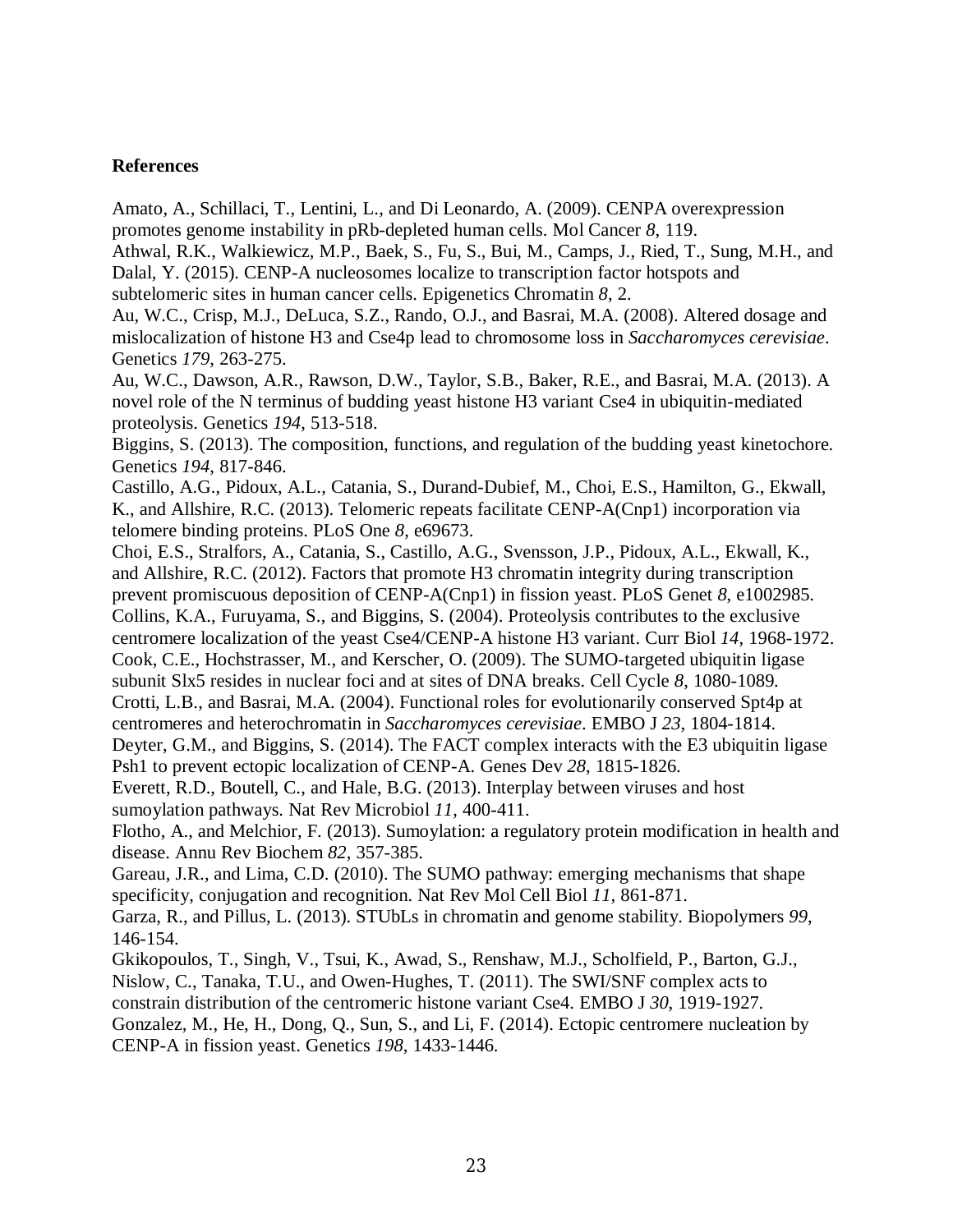Heun, P., Erhardt, S., Blower, M.D., Weiss, S., Skora, A.D., and Karpen, G.H. (2006). Mislocalization of the *Drosophila* centromere-specific histone CID promotes formation of functional ectopic kinetochores. Dev Cell *10*, 303-315.

Hewawasam, G., Shivaraju, M., Mattingly, M., Venkatesh, S., Martin-Brown, S., Florens, L., Workman, J.L., and Gerton, J.L. (2010). Psh1 is an E3 ubiquitin ligase that targets the centromeric histone variant Cse4. Mol Cell *40*, 444-454.

Hewawasam, G.S., Mattingly, M., Venkatesh, S., Zhang, Y., Florens, L., Workman, J.L., and Gerton, J.L. (2014). Phosphorylation by casein kinase 2 facilitates Psh1 protein-assisted degradation of Cse4 protein. J Biol Chem *289*, 29297-29309.

Hickey, C.M., Wilson, N.R., and Hochstrasser, M. (2012). Function and regulation of SUMO proteases. Nat Rev Mol Cell Biol *13*, 755-766.

Hu, Z., Huang, G., Sadanandam, A., Gu, S., Lenburg, M.E., Pai, M., Bayani, N., Blakely, E.A., Gray, J.W., and Mao, J.H. (2010). The expression level of HJURP has an independent prognostic impact and predicts the sensitivity to radiotherapy in breast cancer. Breast Cancer Res *12*, R18. Jentsch, S., and Psakhye, I. (2013). Control of nuclear activities by substrate-selective and protein-group SUMOylation. Annu Rev Genet *47*, 167-186.

Johnson, E.S. (2004). Protein modification by SUMO. Annu Rev Biochem *73*, 355-382. Johnson, E.S., and Gupta, A.A. (2001). An E3-like factor that promotes SUMO conjugation to the yeast septins. Cell *106*, 735-744.

Kerscher, O., Felberbaum, R., and Hochstrasser, M. (2006). Modification of proteins by ubiquitin and ubiquitin-like proteins. Annu Rev Cell Dev Biol *22*, 159-180.

Kitagawa, K., and Hieter, P. (2001). Evolutionary conservation between budding yeast and human kinetochores. Nat Rev Mol Cell Biol *2*, 678-687.

Lacoste, N., Woolfe, A., Tachiwana, H., Garea, A.V., Barth, T., Cantaloube, S., Kurumizaka, H., Imhof, A., and Almouzni, G. (2014). Mislocalization of the centromeric histone variant CenH3/CENP-A in human cells depends on the chaperone DAXX. Mol Cell *53*, 631-644.

Li, Y., Zhu, Z., Zhang, S., Yu, D., Yu, H., Liu, L., Cao, X., Wang, L., Gao, H., and Zhu, M. (2011). ShRNA-targeted centromere protein A inhibits hepatocellular carcinoma growth. PLoS One *6*, e17794.

Lomonte, P., Sullivan, K.F., and Everett, R.D. (2001). Degradation of nucleosome-associated centromeric histone H3-like protein CENP-A induced by herpes simplex virus type 1 protein ICP0. J Biol Chem *276*, 5829-5835.

Lopes da Rosa, J., Holik, J., Green, E.M., Rando, O.J., and Kaufman, P.D. (2011). Overlapping regulation of CenH3 localization and histone H3 turnover by CAF-1 and HIR proteins in *Saccharomyces cerevisiae*. Genetics *187*, 9-19.

Luger, K., Rechsteiner, T.J., Flaus, A.J., Waye, M.M., and Richmond, T.J. (1997). Characterization of nucleosome core particles containing histone proteins made in bacteria. J Mol Biol *272*, 301-311.

Maehara, K., Takahashi, K., and Saitoh, S. (2010). CENP-A reduction induces a p53-dependent cellular senescence response to protect cells from executing defective mitoses. Mol Cell Biol *30*, 2090-2104.

Merai, Z., Chumak, N., Garcia-Aguilar, M., Hsieh, T.F., Nishimura, T., Schoft, V.K., Bindics, J., Slusarz, L., Arnoux, S., Opravil, S., Mechtler, K., Zilberman, D., Fischer, R.L., and Tamaru, H. (2014). The AAA-ATPase molecular chaperone Cdc48/p97 disassembles sumoylated centromeres, decondenses heterochromatin, and activates ribosomal RNA genes. Proc Natl Acad Sci U S A *111*, 16166-16171.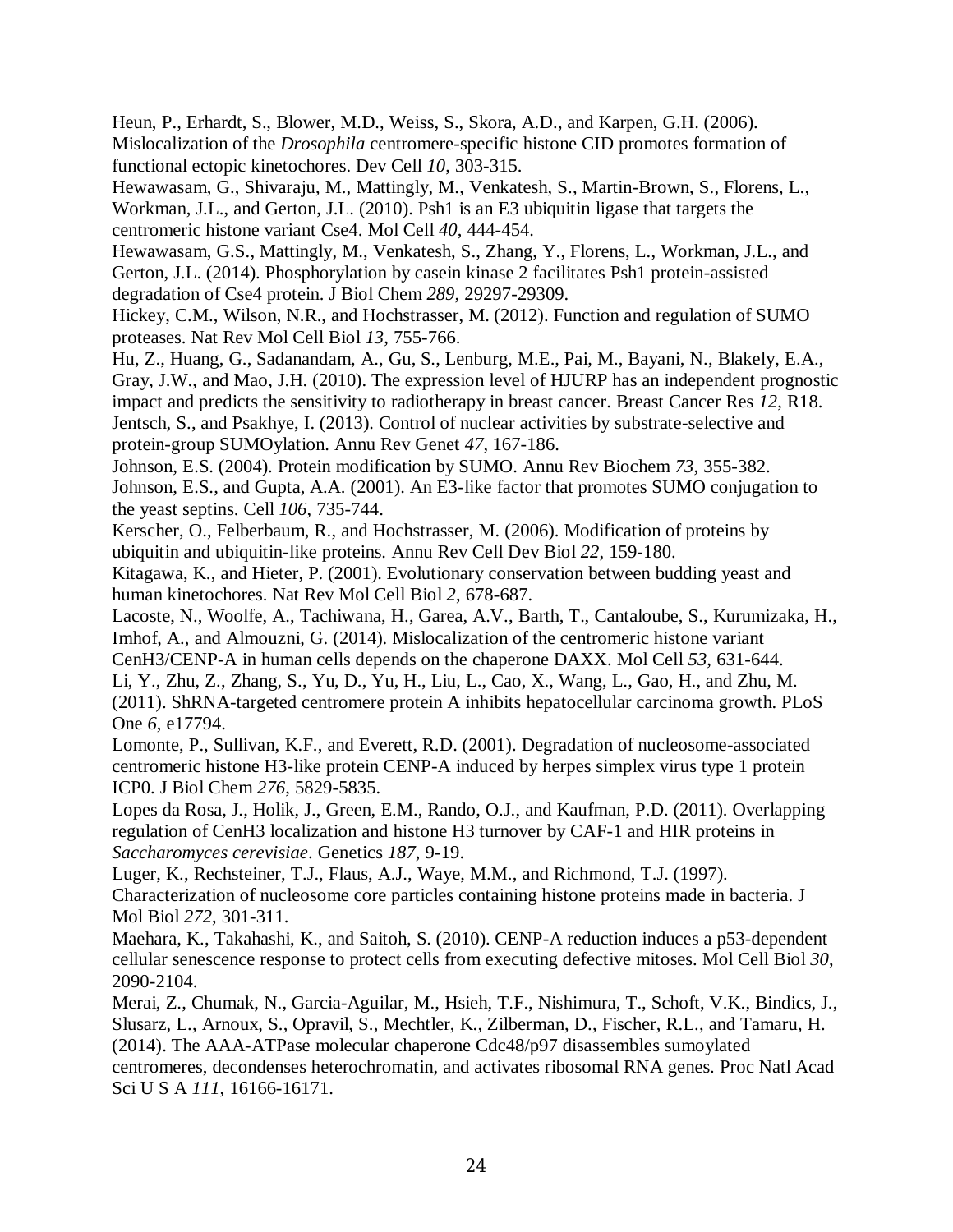Montpetit, B., Hazbun, T.R., Fields, S., and Hieter, P. (2006). Sumoylation of the budding yeast kinetochore protein Ndc10 is required for Ndc10 spindle localization and regulation of anaphase spindle elongation. J Cell Biol *174*, 653-663.

Moreno-Moreno, O., Medina-Giro, S., Torras-Llort, M., and Azorin, F. (2011). The F box protein partner of paired regulates stability of *Drosophila* centromeric histone H3, CenH3(CID). Curr Biol *21*, 1488-1493.

Nathan, D., Ingvarsdottir, K., Sterner, D.E., Bylebyl, G.R., Dokmanovic, M., Dorsey, J.A., Whelan, K.A., Krsmanovic, M., Lane, W.S., Meluh, P.B., Johnson, E.S., and Berger, S.L. (2006). Histone sumoylation is a negative regulator in *Saccharomyces cerevisiae* and shows dynamic interplay with positive-acting histone modifications. Genes Dev *20*, 966-976.

Ohkuni, K., Abdulle, R., and Kitagawa, K. (2014). Degradation of centromeric histone H3 variant Cse4 requires the Fpr3 peptidyl-prolyl cis-trans isomerase. Genetics *196*, 1041-1045. Ohkuni, K., Abdulle, R., Tong, A.H., Boone, C., and Kitagawa, K. (2008). Ybp2 associates with the central kinetochore of *Saccharomyces cerevisiae* and mediates proper mitotic progression. PLoS One *3*, e1617.

Ohkuni, K., Takahashi, Y., and Basrai, M.A. (2015). Protein purification technique that allows detection of sumoylation and ubiquitination of budding yeast kinetochore proteins Ndc10 and Ndc80. J Vis Exp.

Pearson, C.G., Yeh, E., Gardner, M., Odde, D., Salmon, E.D., and Bloom, K. (2004). Stable kinetochore-microtubule attachment constrains centromere positioning in metaphase. Curr Biol *14*, 1962-1967.

Ranjitkar, P., Press, M.O., Yi, X., Baker, R., MacCoss, M.J., and Biggins, S. (2010). An E3 ubiquitin ligase prevents ectopic localization of the centromeric histone H3 variant via the centromere targeting domain. Mol Cell *40*, 455-464.

Reindle, A., Belichenko, I., Bylebyl, G.R., Chen, X.L., Gandhi, N., and Johnson, E.S. (2006). Multiple domains in Siz SUMO ligases contribute to substrate selectivity. J Cell Sci *119*, 4749- 4757.

Scott, K.C., and Sullivan, B.A. (2014). Neocentromeres: a place for everything and everything in its place. Trends Genet *30*, 66-74.

Sharp, J.A., Franco, A.A., Osley, M.A., and Kaufman, P.D. (2002). Chromatin assembly factor I and Hir proteins contribute to building functional kinetochores in *S. cerevisiae*. Genes Dev *16*, 85-100.

Singh, R.K., Gonzalez, M., Kabbaj, M.H., and Gunjan, A. (2012). Novel E3 ubiquitin ligases that regulate histone protein levels in the budding yeast *Saccharomyces cerevisiae*. PLoS One *7*, e36295.

Smith, M.M. (2002). Centromeres and variant histones: what, where, when and why? Curr Opin Cell Biol *14*, 279-285.

Spencer, F., Gerring, S.L., Connelly, C., and Hieter, P. (1990). Mitotic chromosome transmission fidelity mutants in *Saccharomyces cerevisiae*. Genetics *124*, 237-249.

Sriramachandran, A.M., and Dohmen, R.J. (2014). SUMO-targeted ubiquitin ligases. Biochim Biophys Acta *1843*, 75-85.

Takahashi, Y., Toh, E.A., and Kikuchi, Y. (2003). Comparative analysis of yeast PIAS-type SUMO ligases *in vivo* and *in vitro*. J Biochem *133*, 415-422.

Takahashi, Y., Toh-e, A., and Kikuchi, Y. (2001). A novel factor required for the SUMO1/Smt3 conjugation of yeast septins. Gene *275*, 223-231.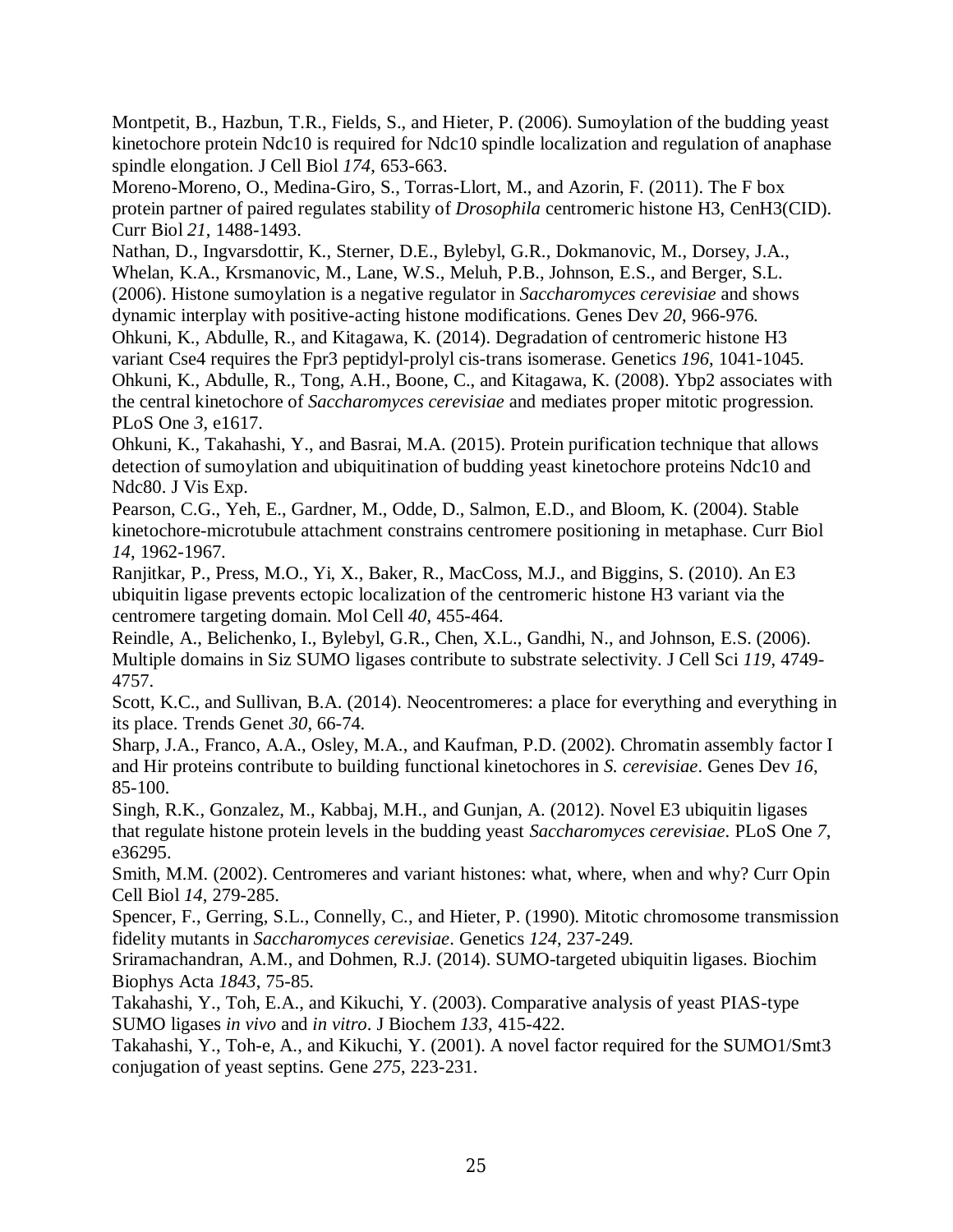Tomonaga, T., Matsushita, K., Yamaguchi, S., Oohashi, T., Shimada, H., Ochiai, T., Yoda, K., and Nomura, F. (2003). Overexpression and mistargeting of centromere protein-A in human primary colorectal cancer. Cancer Res *63*, 3511-3516.

Ulrich, H.D. (2009). The SUMO system: an overview. Methods Mol Biol *497*, 3-16.

van de Pasch, L.A., Miles, A.J., Nijenhuis, W., Brabers, N.A., van Leenen, D., Lijnzaad, P., Brown, M.K., Ouellet, J., Barral, Y., Kops, G.J., and Holstege, F.C. (2013). Centromere binding and a conserved role in chromosome stability for SUMO-dependent ubiquitin ligases. PLoS One *8*, e65628.

Verdaasdonk, J.S., Gardner, R., Stephens, A.D., Yeh, E., and Bloom, K. (2012). Tensiondependent nucleosome remodeling at the pericentromere in yeast. Mol Biol Cell *23*, 2560-2570. Wang, Z., and Prelich, G. (2009). Quality control of a transcriptional regulator by SUMOtargeted degradation. Mol Cell Biol *29*, 1694-1706.

Westerbeck, J.W., Pasupala, N., Guillotte, M., Szymanski, E., Matson, B.C., Esteban, C., and Kerscher, O. (2014). A SUMO-targeted ubiquitin ligase is involved in the degradation of the nuclear pool of the SUMO E3 ligase Siz1. Mol Biol Cell *25*, 1-16.

Wieland, G., Orthaus, S., Ohndorf, S., Diekmann, S., and Hemmerich, P. (2004). Functional complementation of human centromere protein A (CENP-A) by Cse4p from *Saccharomyces cerevisiae*. Mol Cell Biol *24*, 6620-6630.

Wu, Q., Qian, Y.M., Zhao, X.L., Wang, S.M., Feng, X.J., Chen, X.F., and Zhang, S.H. (2012). Expression and prognostic significance of centromere protein A in human lung adenocarcinoma. Lung Cancer *77*, 407-414.

Xie, Y., Rubenstein, E.M., Matt, T., and Hochstrasser, M. (2010). SUMO-independent in vivo activity of a SUMO-targeted ubiquitin ligase toward a short-lived transcription factor. Genes Dev *24*, 893-903.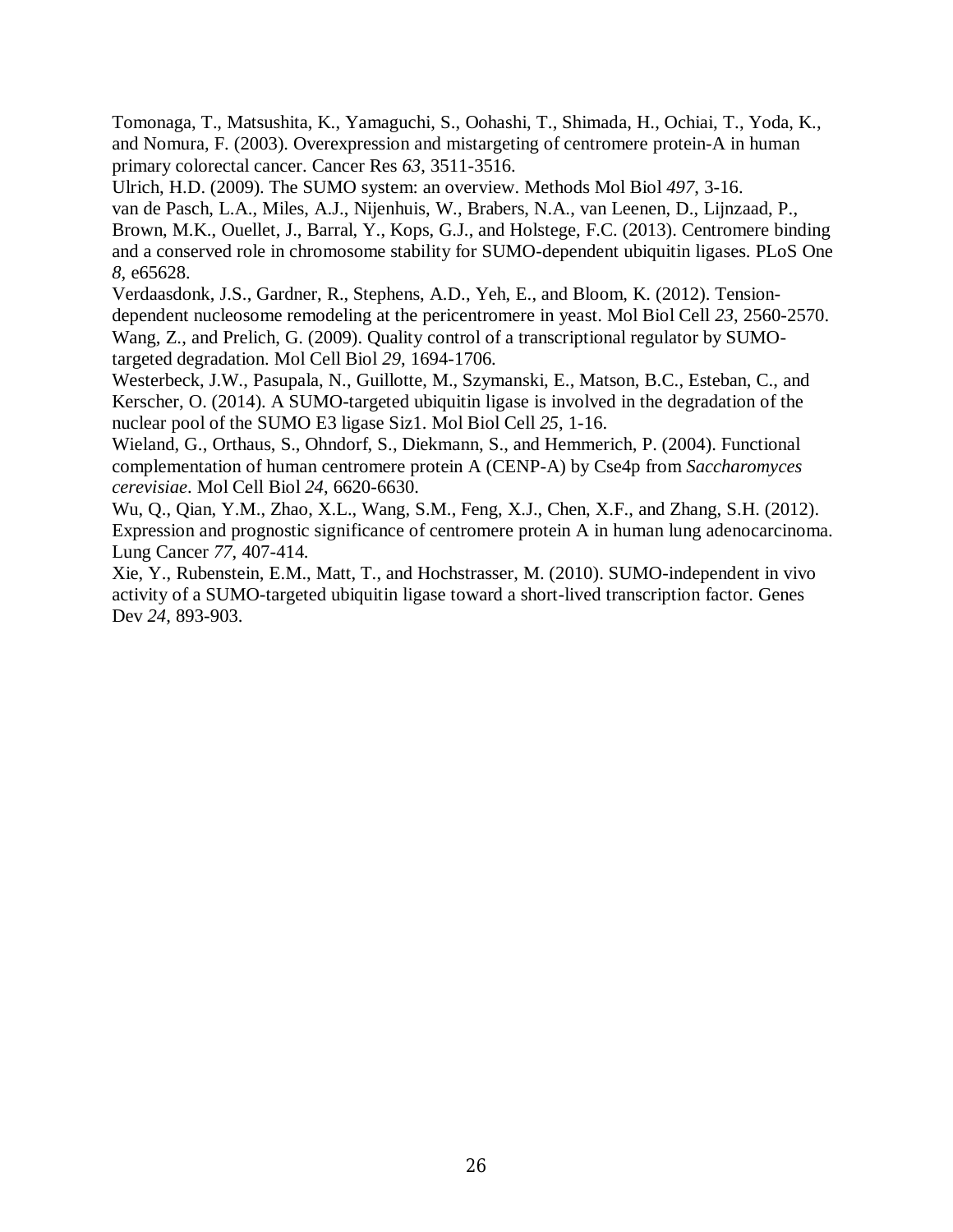## **Figure Legends**



Figure 1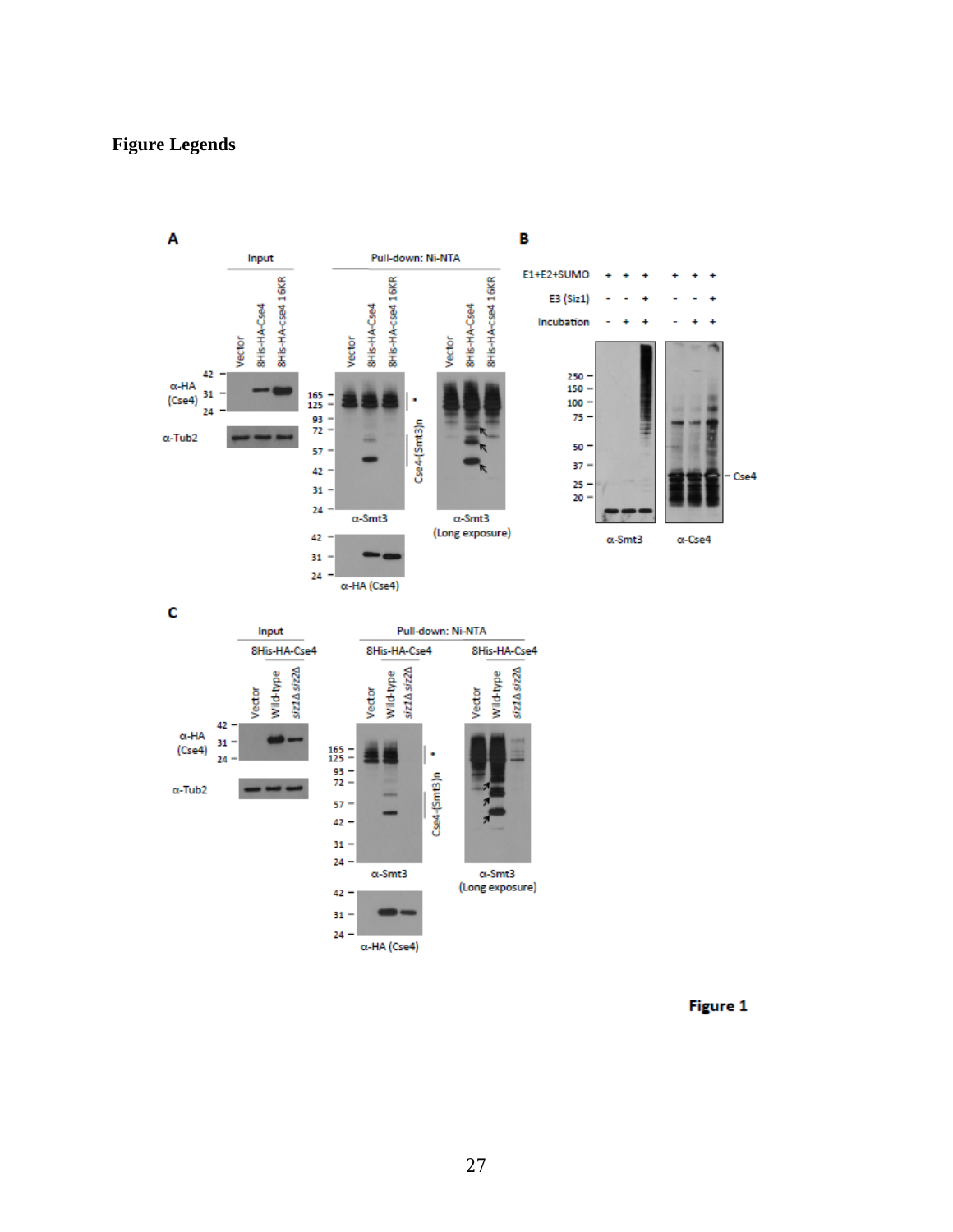**Figure 1. Cse4 is sumoylated by Siz1/2** *in vitro* **and** *in vivo***.** (A) Cse4 is sumoylated *in vivo*. Wild-type strain (BY4741) transformed with vector (pYES2), *pGAL-8His-HA-CSE4* (pMB1345) or *pGAL-8His-HA-cse4 16KR* (pMB1344) was grown in raffinose/galactose (2%) for 4 hrs. to induce expression of Cse4. Levels of sumoylated proteins and sumoylated Cse4 were detected using Ni-NTA pull-down followed by western blot analysis with anti-Smt3 and anti-HA (Cse4) antibodies, respectively. At least three high molecular weights of 8His-HA-Cse4 (arrows) were detected (Long exposure). Input samples were analyzed using anti-HA (Cse4) and anti-Tub2 antibodies. Asterisk shows non-specific sumoylated proteins that bind to the beads. The mutations of lysine to arginine in 8His-HA-cse4 16KR slightly affect its mobility when compared to wild type 8His-HA-Cse4. (B) *In vitro* assay for Cse4 sumoylation. E1 (GST-Uba2/GST-Aos1), E2 (Ubc9), Smt3gg and ATP were incubated with or without Siz1∆440. After the reaction, SUMO and SUMO conjugated Cse4 were detected by western blot analysis with anti-Smt3 and anti-Cse4 antibodies, respectively. (C) SUMO E3 ligases Siz1 and Siz2 sumoylate Cse4 *in vivo*. Wild-type (BY4741) and *siz1*∆ *siz2*∆ (YMB7277) strains expressing *pGAL-8His-HA-CSE4* (pMB1345) were assayed as described in (A). High molecular weight species of 8His-HA-Cse4 and non-specific sumoylated proteins are marked with arrows and an asterisk, respectively.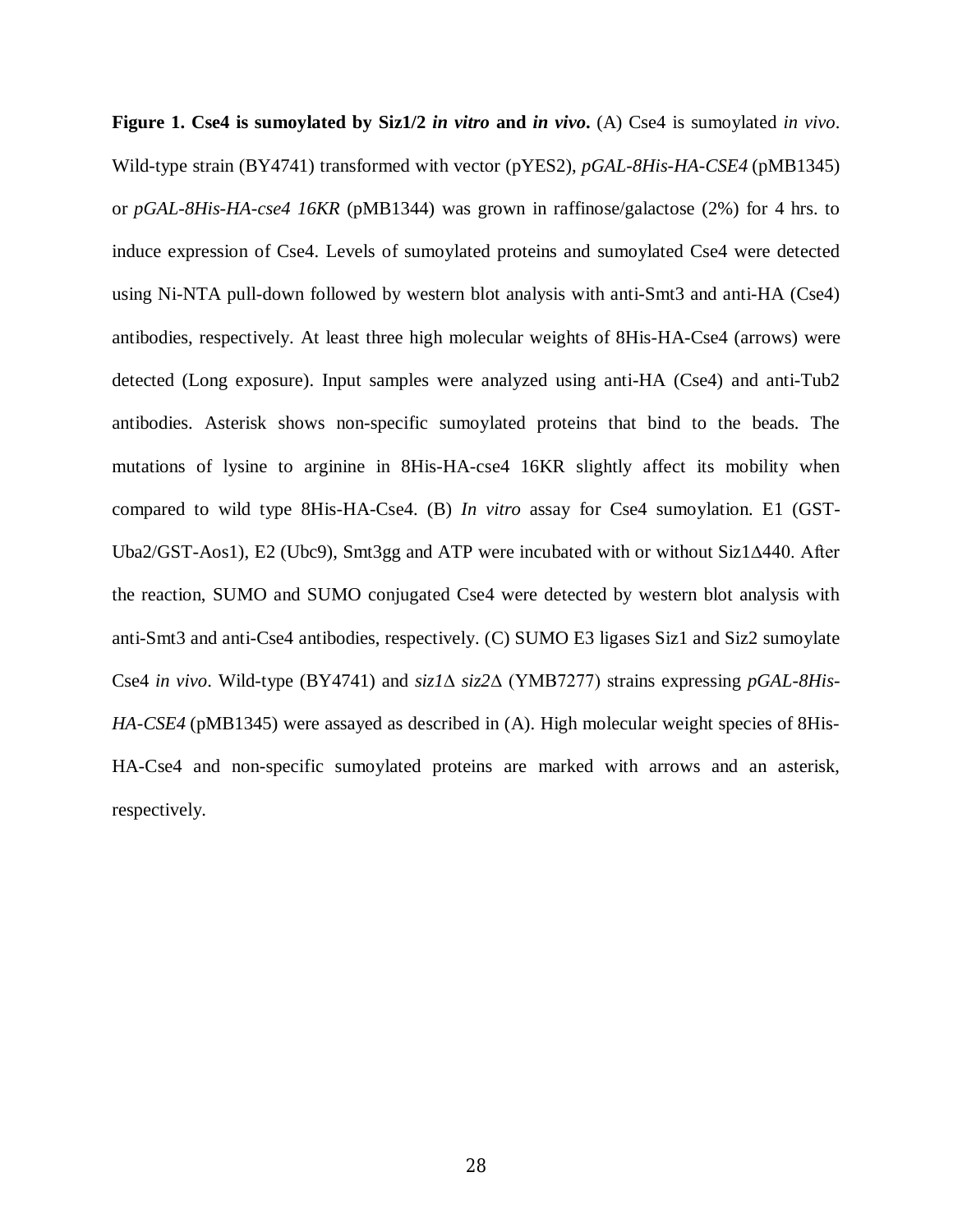

**Figure 2. The STUbL Slx5 interacts with Cse4 and regulates ubiquitin-mediated** 

**proteolysis of Cse4.** (A) Slx5 associates with Cse4. Expression of *pGAL-3HA-CSE4* (pMB1515) and/or *pGAL-GST-SLX5* (BOK629) in *ubc4*∆ *ubc6*∆ (YOK2501) was induced by the addition of galactose (2%) for 6 hrs. Glutathione sepharose beads were used for GST-Slx5 pull down and the eluate was analyzed by western blot analysis with anti-HA (Cse4) and anti-GST (Slx5) antibodies. (B) Slx5 regulates Cse4 ubiquitination. Wild-type (BY4741) and *slx5*∆ (YMB9035) strains expressing *pGAL-3HA-CSE4* (pMB1597) were grown in raffinose/galactose (2%) for 2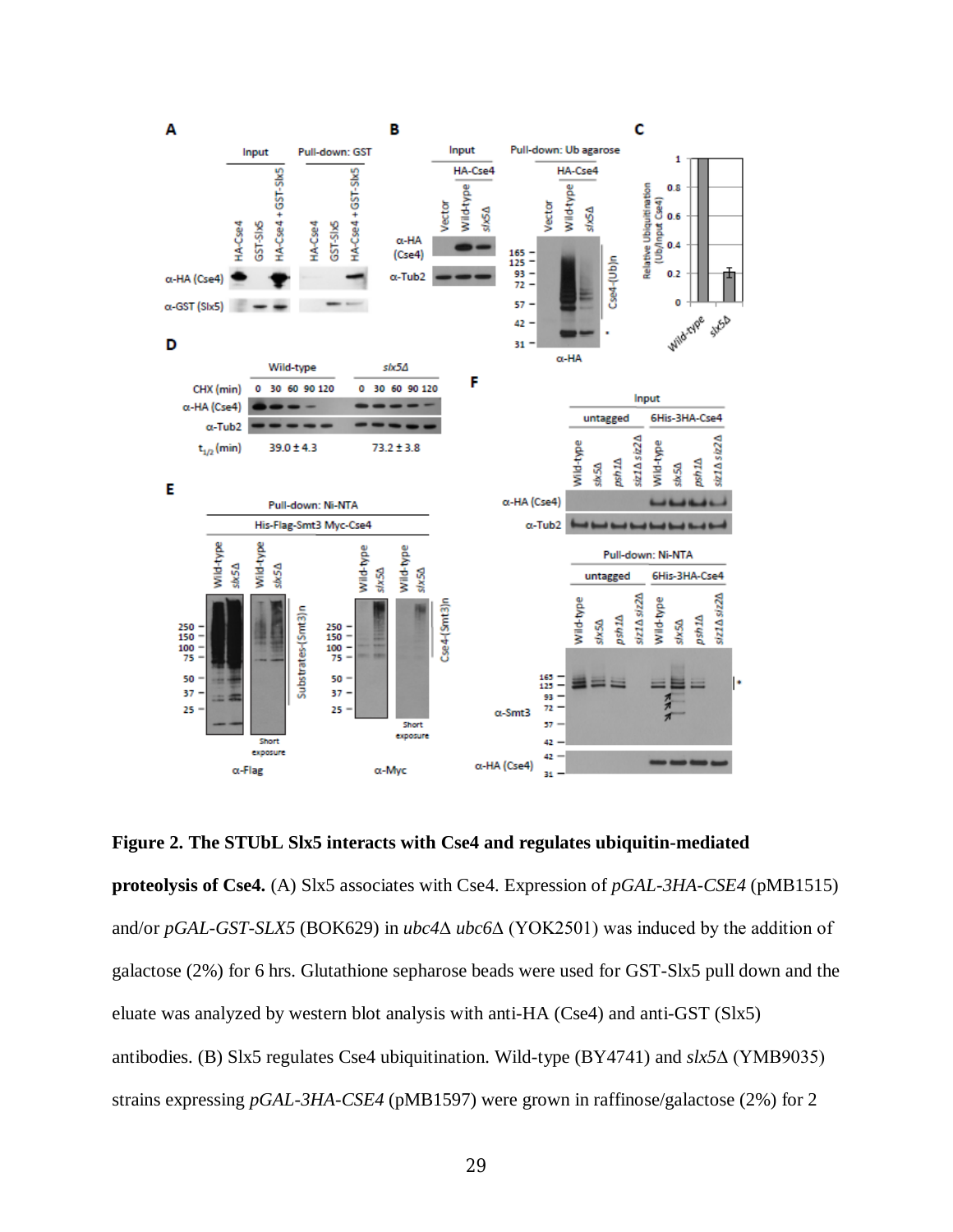hrs. Agarose-TUBE1 was used for pull down with tandem ubiquitin binding entities. Ubiquitination levels of Cse4 were detected by western blot analysis with anti-HA antibody and input samples were analyzed using anti-HA (Cse4) and anti-Tub2 antibodies. Wild-type (BY4741) strain transformed with vector (pMB433) was used as negative control. Asterisk shows non-modified Cse4. (C) The graph represents the relative ubiquitination of Cse4 with average deviation of two biological repeats. Cse4 was normalized using input Cse4 levels. (D) Increased stability of Cse4 in *slx5*∆ strain. Cse4 expression from *pGAL-6His-3HA-CSE4* (pMB1458) in wild-type (BY4741) and *slx5*∆ (YMB9035) strains was induced by the addition of galactose (2%) for 2 hrs. Glucose (2%) containing cycloheximide (CHX, 10  $\mu$ g/ml) was added and cells were collected at the indicated time points. Blots were probed with anti-HA (Cse4) or anti-Tub2 (loading control) antibody. Cse4 protein half life  $(t_{1/2})$  represents the mean of two biological repeats with average deviation. (E) Deletion of *SLX5* shows an accumulation of sumoylated Cse4 species. Wild-type (YMB7278) and *slx5*∆ (YMB7875) strains expressing *pGAL-13Myc-CSE4* (pSB816) were grown in raffinose/galactose (2%) for 4hrs. His-Flag-tagged Smt3 (HF-Smt3) was pulled down by Ni-NTA agarose beads. Cellular levels of sumoylated proteins and sumoylated Cse4 were detected by western blot analysis with anti-Flag (Smt3) and anti-Myc (Cse4) antibodies, respectively. Two different exposures are shown. (F) Deletion of *SLX5*, but not *PSH1*, shows an accumulation of sumoylated Cse4 expressed from its own promoter. Protein extracts were prepared from cells grown to logarithmic phase in YPD. Sumoylation levels of Cse4 and non-modified Cse4 were detected using Ni-NTA pull down followed by western blot analysis with anti-Smt3 and anti-HA (Cse4) antibodies, respectively. Input samples were analyzed using anti-HA (Cse4) and anti-Tub2 antibodies. At least three high molecular weights of 6His-3HA-Cse4 (Arrows) were detected in the *slx5*∆ strain. Asterisk shows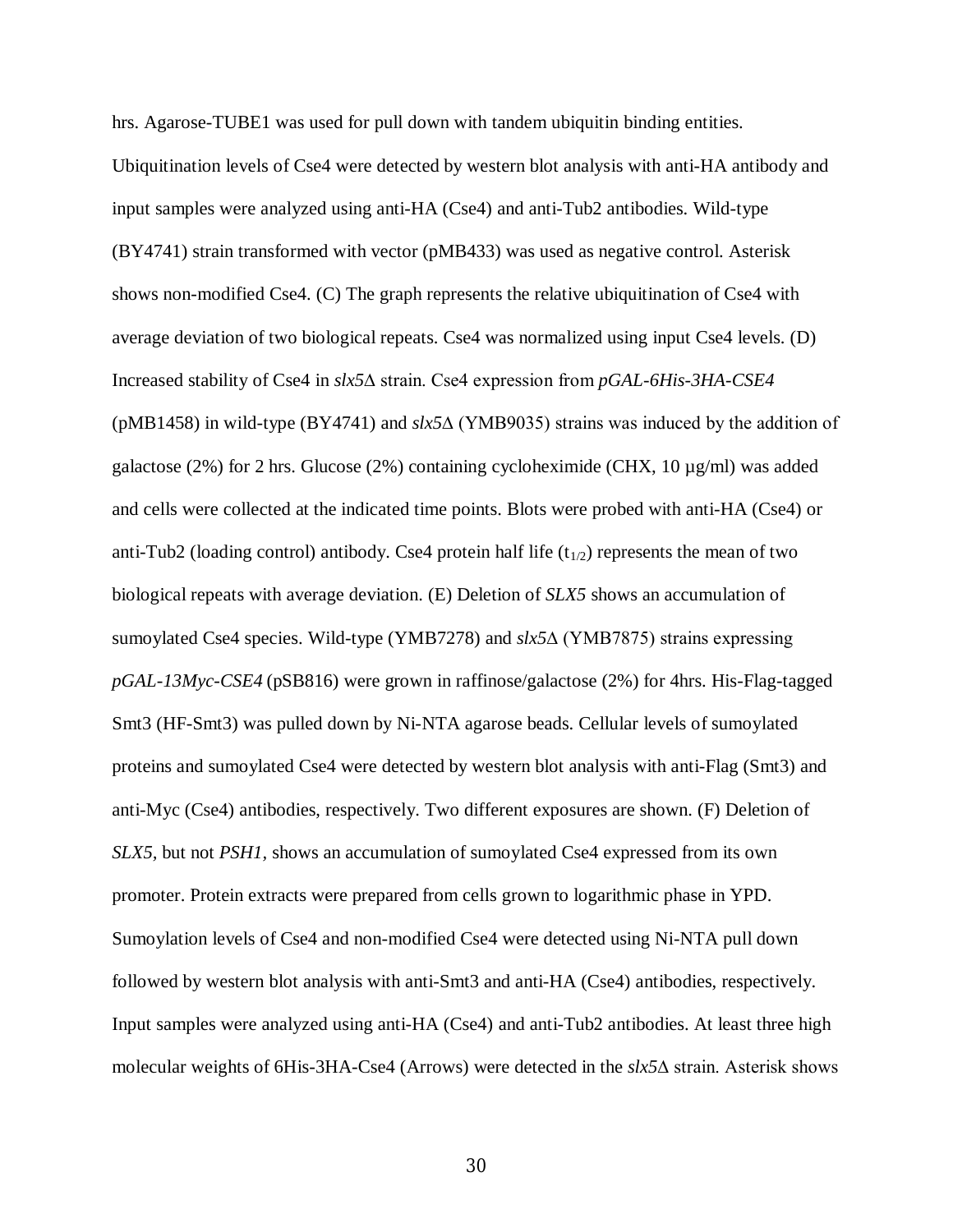non-specific sumoylated proteins that bind to the beads. Isogenic yeast strains used are wild-type (YMB7290), *slx5*∆ (YMB7588), *psh1*∆ (YMB7393), *siz1*∆ *siz2*∆ (YMB7611) and untagged strains (BY4742, YMB9034, YMB9035, YMB7277).



**Figure 3. Slx5 regulates Cse4 proteolysis in a Psh1-independent manner.** (A) Cse4 expressed from galactose inducible promoter is highly stable in *psh1*∆ *slx5*∆ strain. Wild-type (BY4741), *psh1*∆ (YMB9034), *slx5*∆ (YMB9035), and *psh1∆ slx5∆* (YMB9040) expressing *pGAL-6His-3HA-CSE4* (pMB1458) were assayed as described in Figure 2D. (B) The graph shows the kinetics of turnover from (A). Cse4 protein half-life  $(t_{1/2})$  is indicated. Error bars in wild-type and *psh1*∆ *slx5*∆ represent average deviation of two replicates. (C) Cse4 expressed from its own promoter is moderately stabilized in *psh1*∆ and *slx5*∆ strains and highly stable in *psh1*∆ *slx5*∆ strain. Protein extracts were prepared from cells grown to logarithmic phase in YPD and treated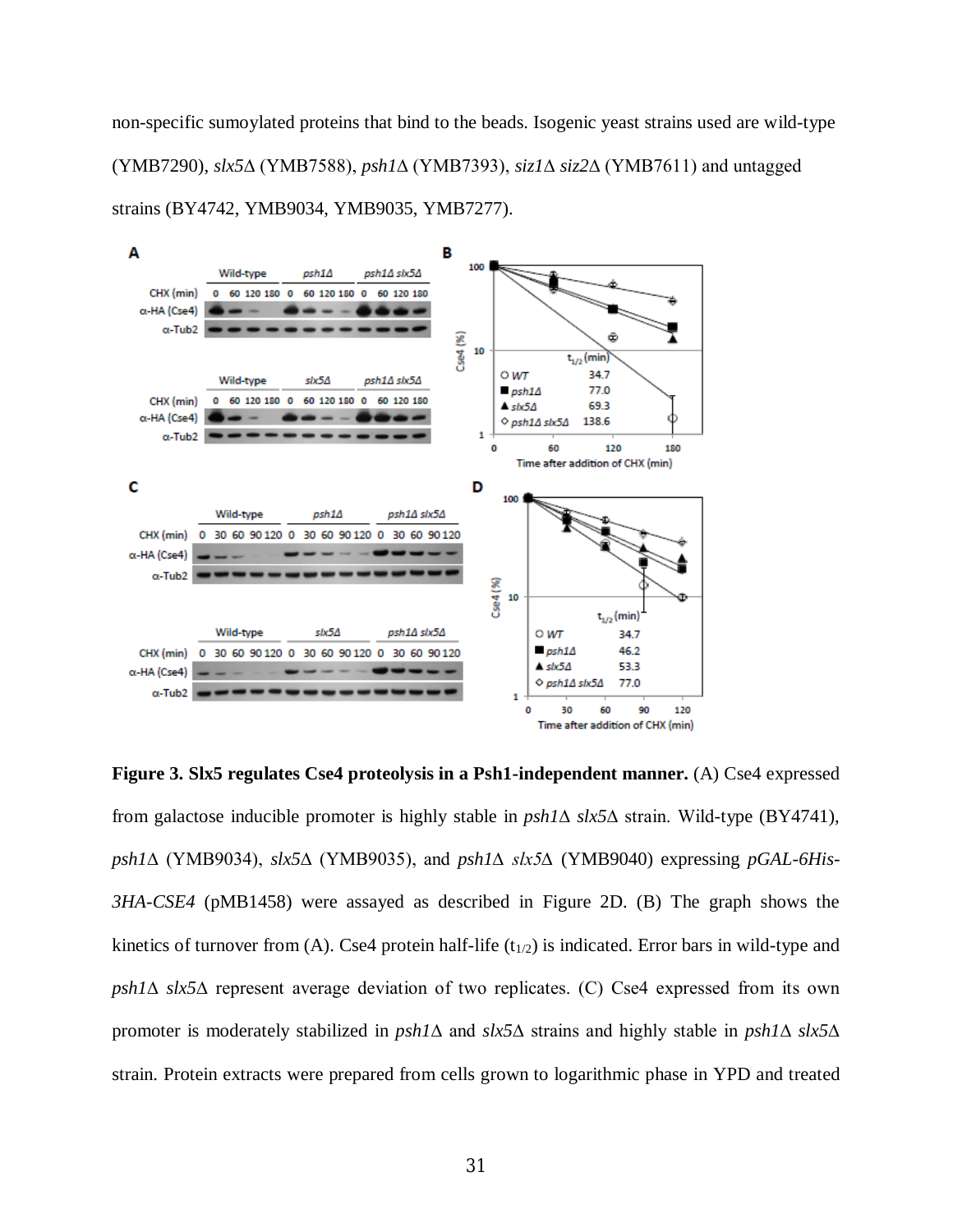with cycloheximide (CHX, 20  $\mu$ g/ml) for various time points, and analyzed by western blot analysis with anti-HA (Cse4) or anti-Tub2 (loading control) antibody. Isogenic yeast strains used are wild-type (YMB7290), *psh1*∆ (YMB7393), *slx5*∆ (YMB7588), and *psh1*∆ *slx5*∆ (YMB7607). (D) The graph shows the kinetics of turnover from (C). Cse4 protein half-life  $(t_{1/2})$ is indicated and error bars in wild-type and *psh1*∆ *slx5*∆ represent average deviation of two replicates.

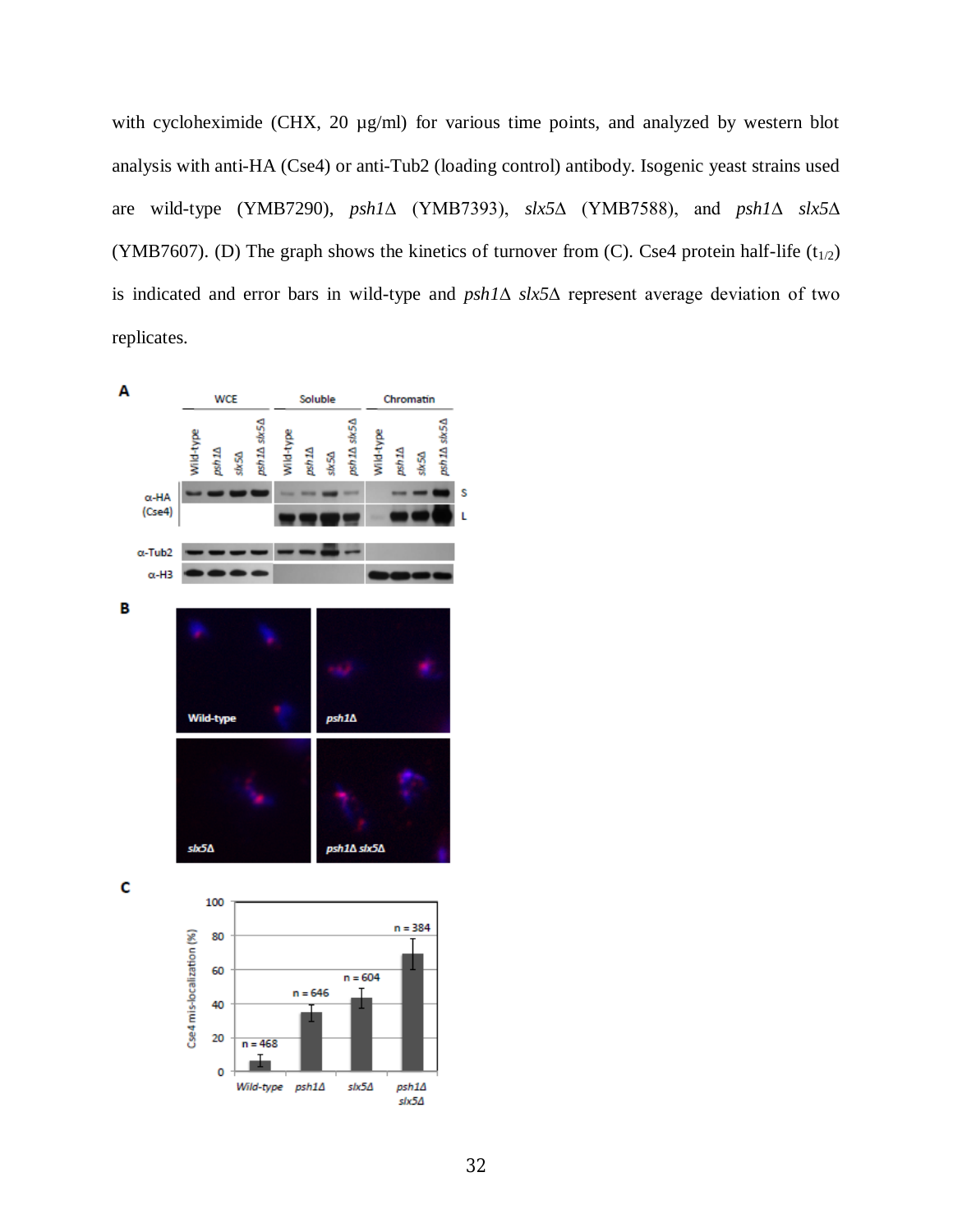Figure 4. Slx5 prevents mislocalization of Cse4 to euchromatin. (A) Cse4 expressed from its own promoter is increased in chromatin fraction in *psh1*∆, *slx5*∆, and *psh1*∆ *slx5*∆ strains. Whole cell extracts (WCE) prepared from equal number of logarithmically growing cells in YPD were fractionated into soluble and chromatin fraction and assayed by western blot analysis. Tub2 and histone H3 were used as markers for soluble and chromatin fractions, respectively. Two blots shown for Cse4 are indicated (S: short exposure, L: long exposure). (B and C) Cse4 expressed from its own promoter is mislocalized in *psh1*∆, *slx5*∆, and *psh1*∆ *slx5*∆ strains. Chromosome spreads were done by logarithmically growing cells in YPD. DAPI (blue) and  $\alpha$ -HA (red) staining were used to visualize DNA and Cse4 localization, respectively. In wild-type strains, Cse4 is predominantly localized to one to two kinetochore clusters. In mutant strains, mislocalization of Cse4 is observed as multiple foci or diffused localization throughout the nucleus. The graph quantifies the number of cells exhibiting Cse4 mislocalization and error bars are average deviation of two independent experiments. The number of cells used is indicated (n). Isogenic yeast strains used in (A-C) are wild-type (YMB7290), *psh1*∆ (YMB7393), *slx5*∆ (YMB7588), and *psh1*∆ *slx5*∆ (YMB7607).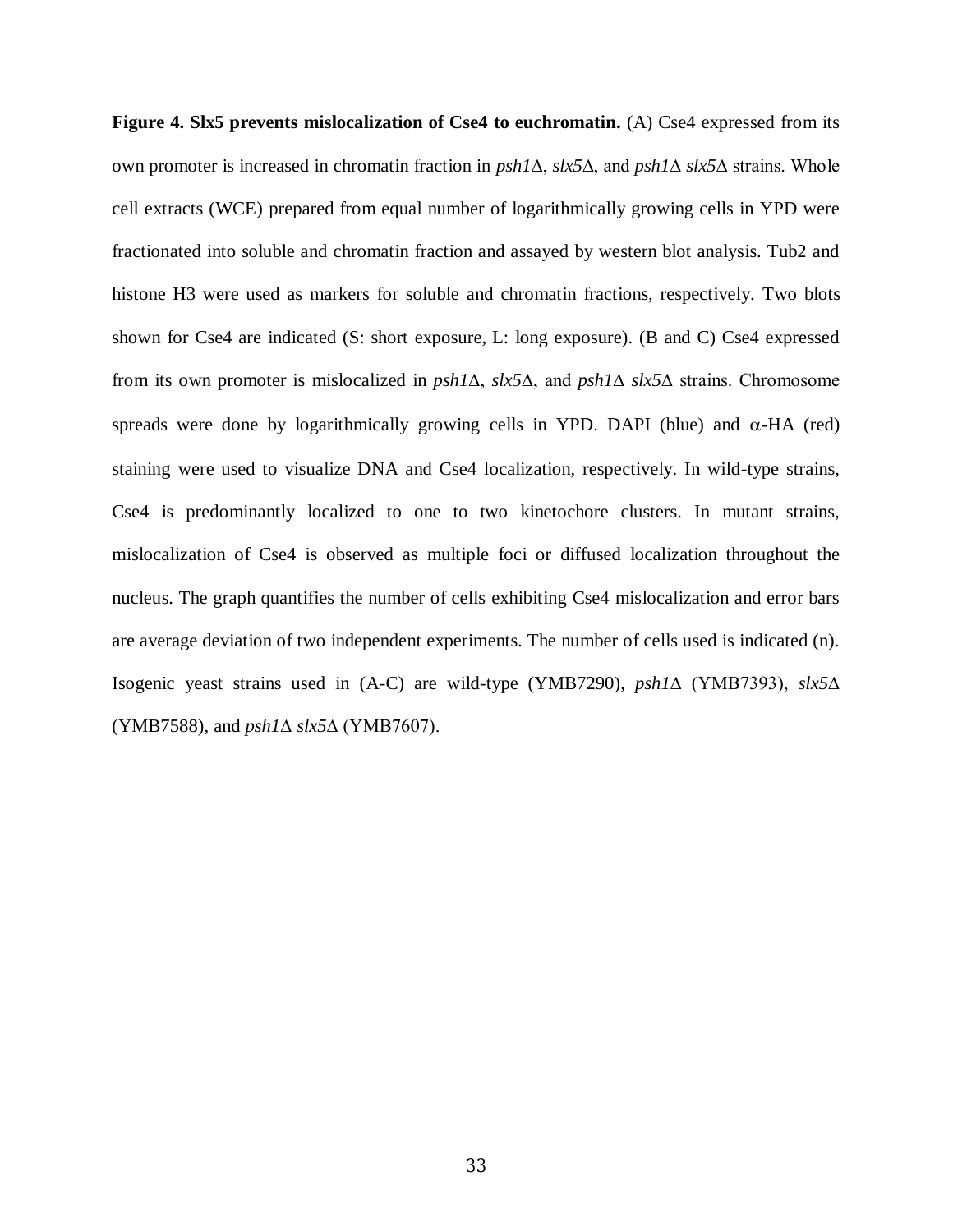

**Figure 5. Cse4 is stable in euchromatin in** *slx5***∆ and** *psh1***∆ strains.** Representative images of  $\delta x$ 5 $\Delta$  (A) and  $\rho sh$ 1 $\Delta$  (B) cells containing Cse4-GFP before (Pre), immediately after (0 min), and 5 minutes after photobleaching. Foci correspond to Cse4-GFP enrichment at centromeres. Haze corresponds to Cse4-GFP at euchromatin. Arrows indicate bleached area. Images were compiled using maximum projection. Scale bar  $= 1 \mu m$ . Plots of average normalized intensity of the bleached area over time for *slx5*Δ (C) and *psh1*Δ (D). Integrated intensity was background subtracted and corrected for photobleaching. Error bars show standard deviation. Bleaching was set at t=30 seconds. For *slx5*Δ n=9 cells each for foci and haze, *psh1*Δ n=8 cells for each foci and haze. Isogenic yeast strains used are *slx5*∆ (YMB9429), and *psh1*∆ (YMB9430).